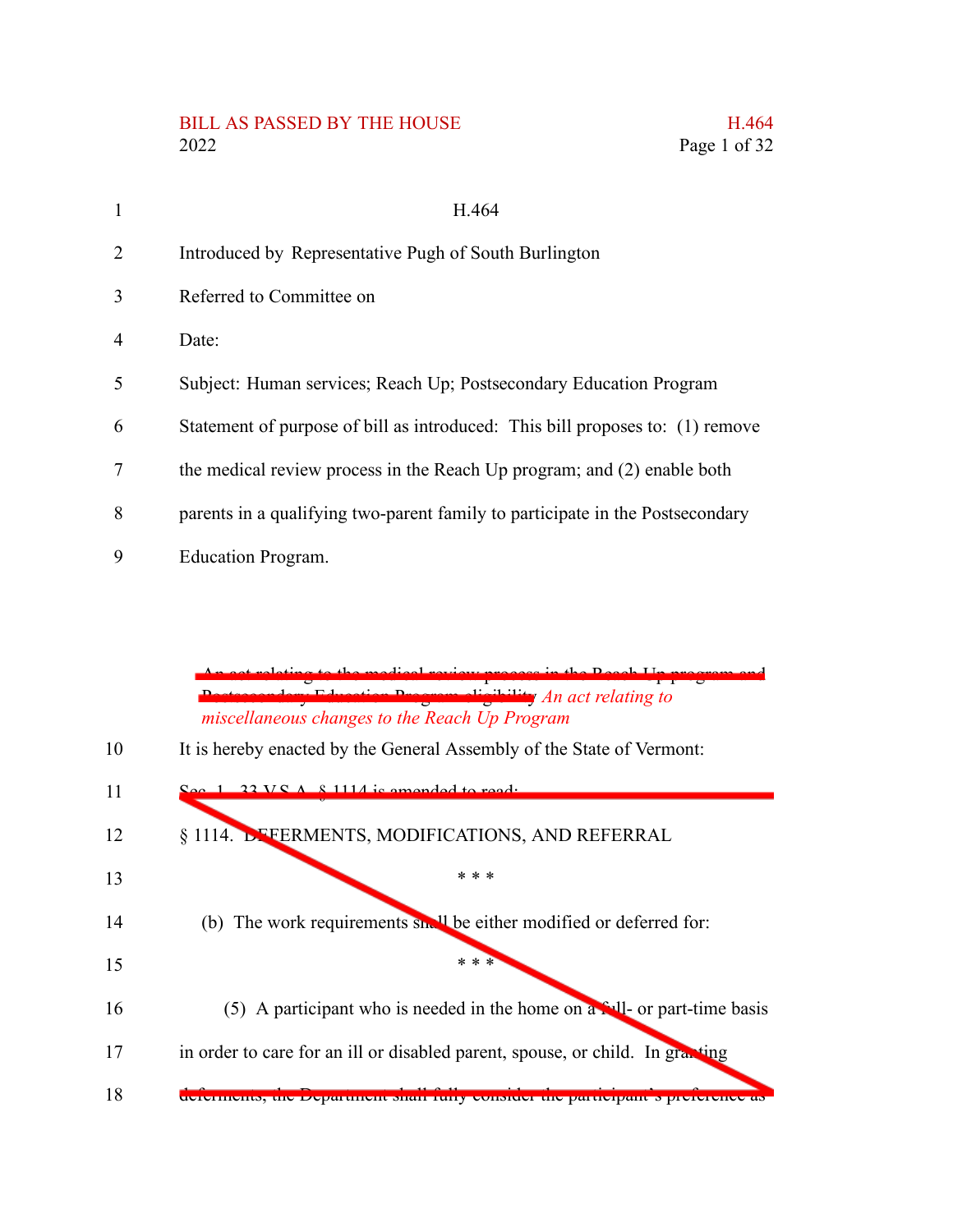# BILL AS PASSED BY THE HOUSE H.464<br>2022 Page 2 of 32

| $\mathbf{1}$   | umber of hours the perticipant is able to leave home to perticipate in             |
|----------------|------------------------------------------------------------------------------------|
| 2              | work activities. A deferral or modification of the work requirement exceeding      |
| 3              | 60 days lue to the existence of illness or disability pursuant to this subdivision |
| $\overline{4}$ | shall be compressed by the independent medical review of one or more               |
| 5              | physicians, physician assistants, advanced practice registered nurses, or other    |
| 6              | health care providers lesignated by the Secretary of Human Services prior to       |
| 7              | receipt of continued finantial assistance under the Reach Up program.              |
| 8              | * * *                                                                              |
| 9              | (d) Absent an apparent condition or claimed physical, emotional, or mental         |
| 10             | condition, participants are presumed to be able-to-work. A participant shall       |
| 11             | have the burden of demonstrating the existence of the condition asserted as the    |
| 12             | basis for a deferral or modification of the work requirement. A deferral or        |
| 13             | modification of the work requirement exceeding 60 ays due to the existence         |
| 14             | of conditions rendering the participant unable-to-work shell be confirmed by       |
| 15             | the independent medical review of one or more physicians, physician                |
| 16             | assistants, advanced practice registered nurses, or other health care providers    |
| 17             | designated by the Secretary of Human Services prior to receipt of continued        |
| 18             | financial assistance under the Reach Up program.                                   |
| 19             |                                                                                    |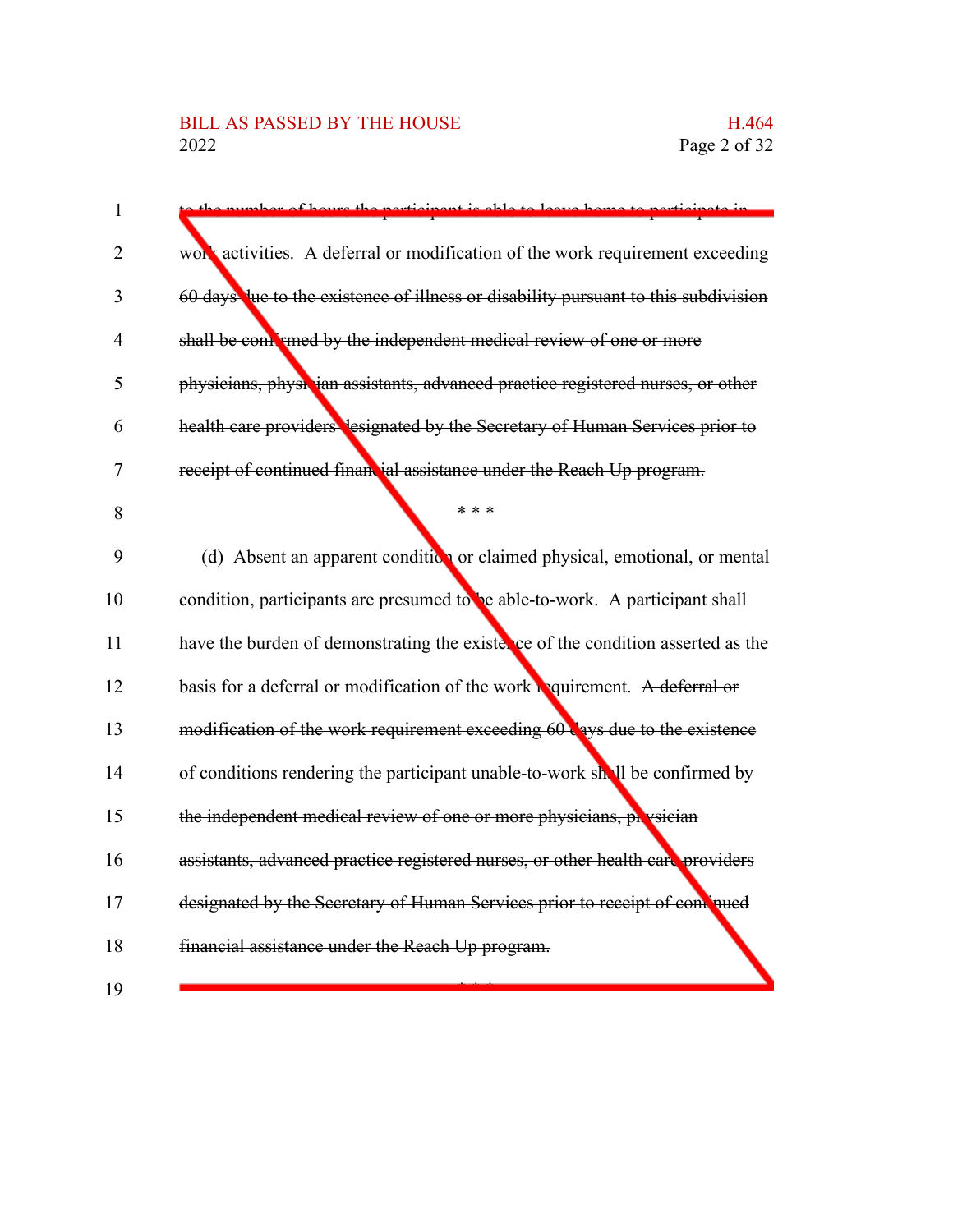| 1  | $22 \text{ V} \text{C}$ $\Lambda$ $\text{R}$ 1122 is amended to read.                        |
|----|----------------------------------------------------------------------------------------------|
| 2  | 22. POSTSECONDARY EDUCATION PROGRAM<br>§                                                     |
| 3  | * * *                                                                                        |
| 4  | (b) The Program authorized by this section shall be administered by the                      |
| 5  | Commissioner or by a contractor designated by the Commissioner. The                          |
| 6  | Program shall be supported with funds other than federal TANF block grant                    |
| 7  | funds provided under Ttle IV-A of the Social Security Act, except that the                   |
| 8  | Commissioner may fund fix ancial assistance grants and support services of                   |
| 9  | families participating in the Postsecondary Education Program with TANF                      |
| 10 | block grant or State maintenance of effort funds when the a participating                    |
| 11 | adult's parent's educational activities are a countable work activity under                  |
| 12 | federal law and when it will further one or nore of the purposes in subdivision              |
| 13 | $1121(c)(1)$ of this title.                                                                  |
| 14 | * * *                                                                                        |
| 15 | (d) To be financially eligible to participate in the Postsecondary Education                 |
| 16 | Program, the family's gross income minus the $\underline{a}$ participating parent's earnings |
| 17 | shall not exceed 150 percent of the federal poverty level for the appropriate                |
| 18 | family size.                                                                                 |
| 19 | (e) All financially eligible families who apply to participate in the                        |
| 20 | Postsecondary Education Program will shall be considered for admission,                      |
| 21 | provided that they meet all of the following eriteria.                                       |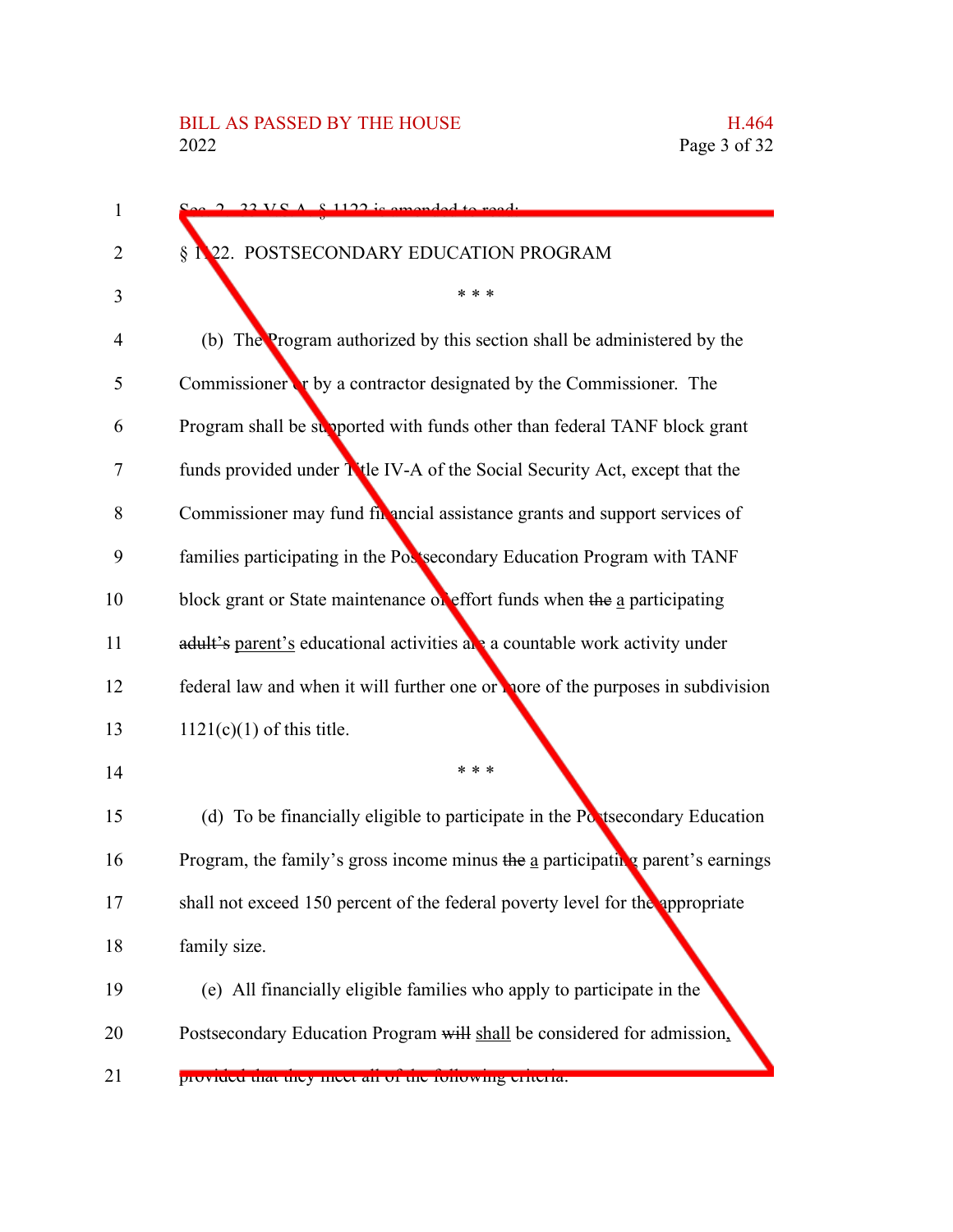| 1  | $(1)$ No mars than ang narant nor fan                                                           |
|----|-------------------------------------------------------------------------------------------------|
| 2  | tim [Repealed.]                                                                                 |
| 3  | If the participating parent is in a two-parent family, the                                      |
| 4  | nonparticipating parent shall, if able-to-work, be working full-time; if able-to-               |
| 5  | work-part-time, shall be working at least the number of hours per week that he                  |
| 6  | or she has been determined able-to-work-part-time; or, if unable-to-work, may                   |
| 7  | be unemployed. [Repealed.]                                                                      |
| 8  | $(3)(A)$ The A particle ating parent has not already received a                                 |
| 9  | postsecondary undergraduate degree.                                                             |
| 10 | (B) The $\underline{A}$ participating $\underline{p}$ rent has already received a postsecondary |
| 11 | undergraduate degree, and the occupations for which it prepared the that                        |
| 12 | participating parent are obsolete.                                                              |
| 13 | (C) The $\underline{A}$ participating parent, due to a disability, is no longer able            |
| 14 | to perform the occupations for which the degree propared him or her that                        |
| 15 | participating parent.                                                                           |
| 16 | (D) The preparation for occupations that the a participating parent                             |
| 17 | received through the postsecondary undergraduate degree is out lated and not                    |
| 18 | marketable in the current labor market.                                                         |
| 19 | (4) The $\underline{A}$ participating parent shall be a matriculating student in a two-         |
| 20 | year or four-year degree program as provided for in the postsecondary                           |
| 21 | cuucation pian.                                                                                 |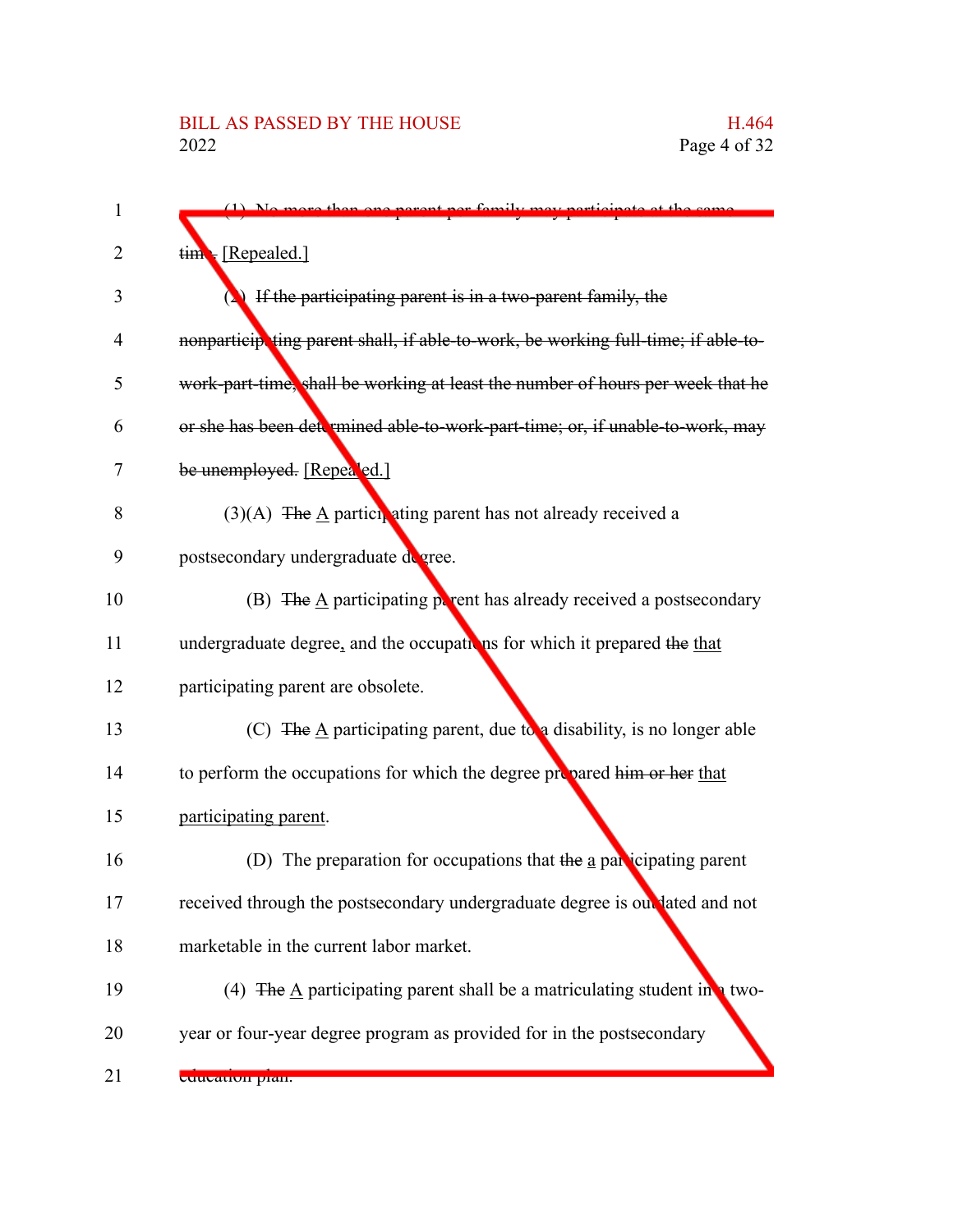# BILL AS PASSED BY THE HOUSE H.464<br>2022 Page 5 of 32

| 1  | grant has been determined to be eligible for                                            |
|----|-----------------------------------------------------------------------------------------|
| 2  | final cial assistance from the Vermont Student Assistance Corporation, and can          |
| 3  | demonstrate that he or she has the ability to cover tuition costs.                      |
| 4  | (6) $\overline{\text{The A}}$ participating parent agrees to limit employment to no not |
| 5  | more than 20 hours per week when school is in session. The Department may               |
| 6  | establish exceptions by rule to allow the a participating parent to work more           |
| 7  | than 20 hours per week.                                                                 |
| 8  | (7) The family and the $\underline{a}$ participating adult parent maintain financial    |
| 9  | eligibility for the program and uninterupted residency in Vermont for the               |
| 10 | duration of participation in the Postsecondary Education Program.                       |
| 11 | (8) The $\underline{A}$ participating parent maintains good academic standing at the    |
| 12 | college.                                                                                |
| 13 | * * *                                                                                   |
| 14 | (g) Continued participation in the Postsecondary Education Program is                   |
| 15 | contingent on the a participating parent:                                               |
| 16 | * * *                                                                                   |
|    | Sec. 3. EFFECTIVE DATE                                                                  |
| 18 | THIS art shall take effect on July 1, 2022.                                             |
|    | Sec. 1. 33 V.S.A. $\S$ 1101 is amended to read:                                         |
|    | § 1101. DEFINITIONS                                                                     |
|    | As used in this chapter:                                                                |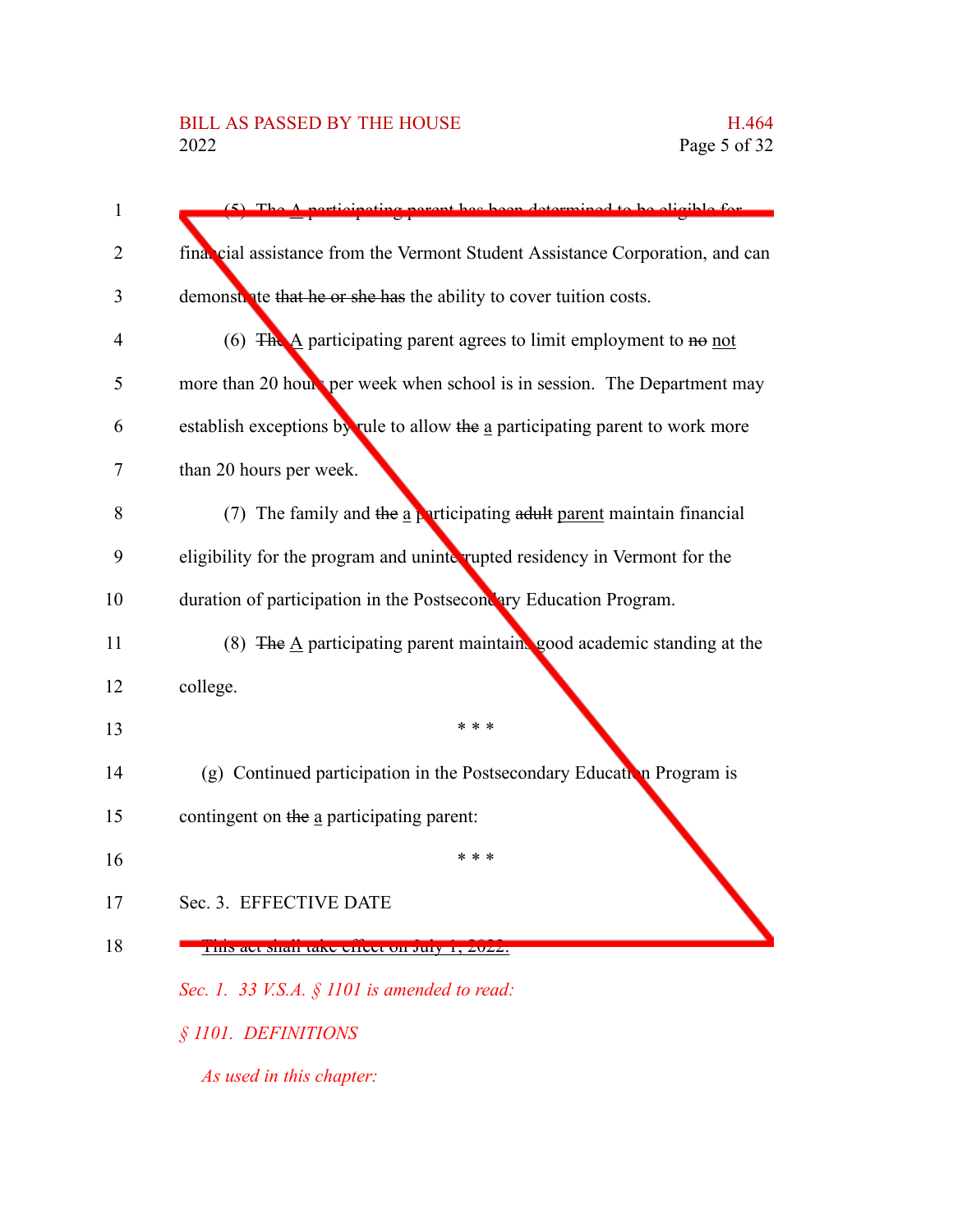*\* \* \**

*(10) "Dependent child" means a child who is a resident of this State and:*

*(A) is under 18 years of age; or*

*(B) is 18 years of age or older who is a full-time student in a secondary school, or attending an equivalent level of vocational or technical training, and is reasonably expected to complete the educational program before reaching 19 22 years of age or is not expected to complete the educational program before reaching 19 22 years of age solely due to a documented disability.*

*\* \* \**

*Sec. 2. 33 V.S.A. § 1103 is amended to read: § 1103. ELIGIBILITY AND BENEFIT LEVELS*

*\* \* \**

*(c) The Commissioner shall adopt rules for the determination of eligibility for the Reach Up program and benefit levels for all participating families that include the following provisions:*

*(1) No Not less than the first \$250.00 \$350.00 per month of earnings from an unsubsidized or subsidized job and 25 percent of the remaining unsubsidized earnings shall be disregarded in determining the amount of the family's financial assistance grant. The family shall receive the difference*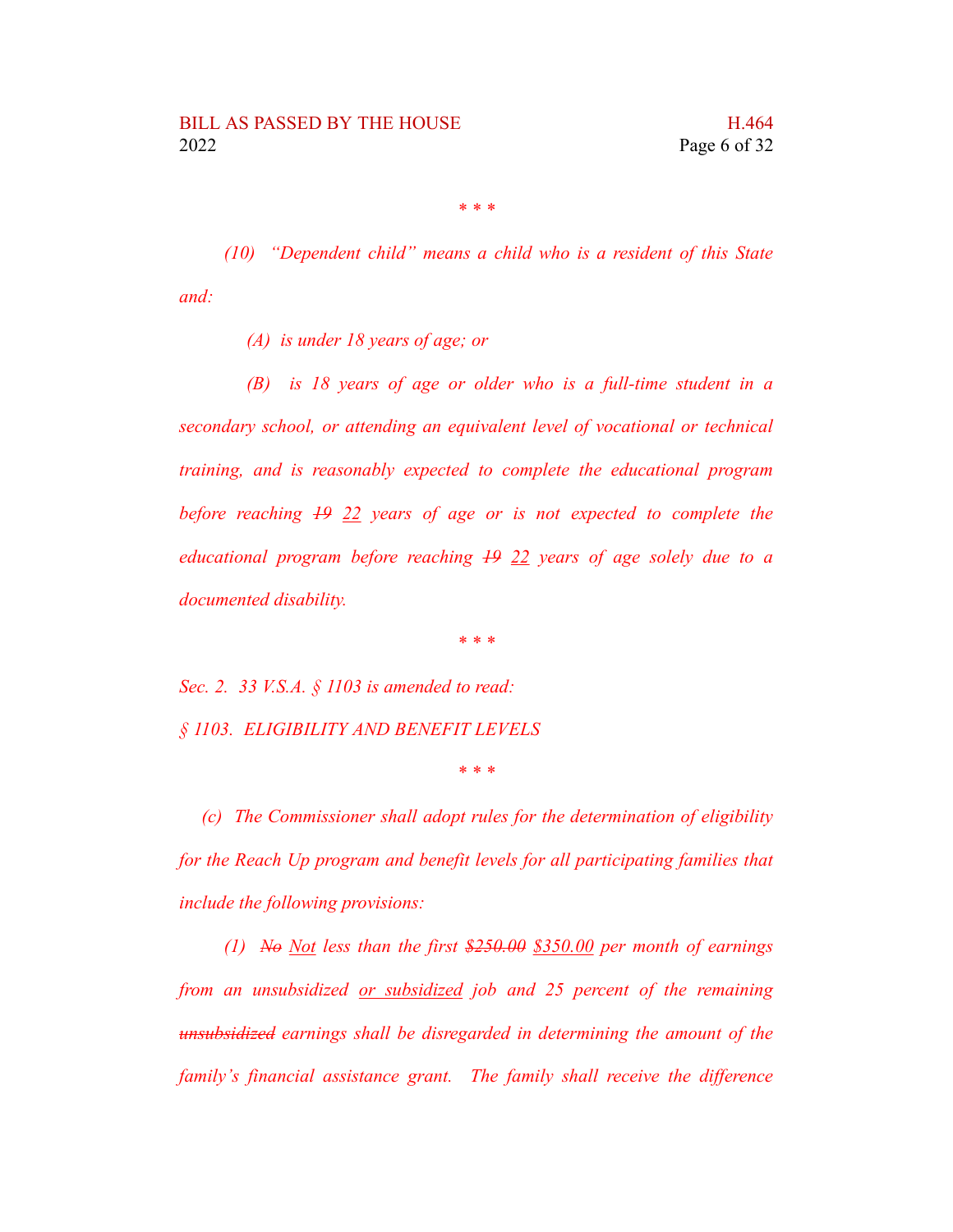*between countable income and the Reach Up payment standard in a partial financial assistance grant.*

|  |  | $(2)$ No less than the first \$90.00 per month of earnings from a subsidized job |  |  |  |  |  |  |  |  |  |  |  |  |  |  |  |  |  |  |  |  |
|--|--|----------------------------------------------------------------------------------|--|--|--|--|--|--|--|--|--|--|--|--|--|--|--|--|--|--|--|--|
|  |  |                                                                                  |  |  |  |  |  |  |  |  |  |  |  |  |  |  |  |  |  |  |  |  |

- *shall be disregarded in determining the amount of the family's financial* 2
- *assistance grant. The family shall receive the difference between countable* 3
- *income and the Reach Up payment standard in a partial financial assistance* 4
- *grant. Earnings from subsidized jobs shall qualify for federal and State earned* 5
- *income credit if the family is otherwise eligible for such credit. [Repeal.]* 6

*\* \* \**

*(f) The Commissioner shall disregard no not less than \$50.00 \$100.00 per month of child support payments in determining eligibility and benefit levels for participating families.*

*\* \* \**

*Sec. 3. 33 V.S.A. § 1105 is amended to read:*

*§ 1105. CHILD SUPPORT PAYMENTS*

*(a) A financial assistance case shall not be closed until child support payments, minus the first \$50.00 \$100.00 per month in such payments received on behalf of the family, in combination with other countable income, have exceeded the financial assistance payment standard in 12 consecutive calendar months.*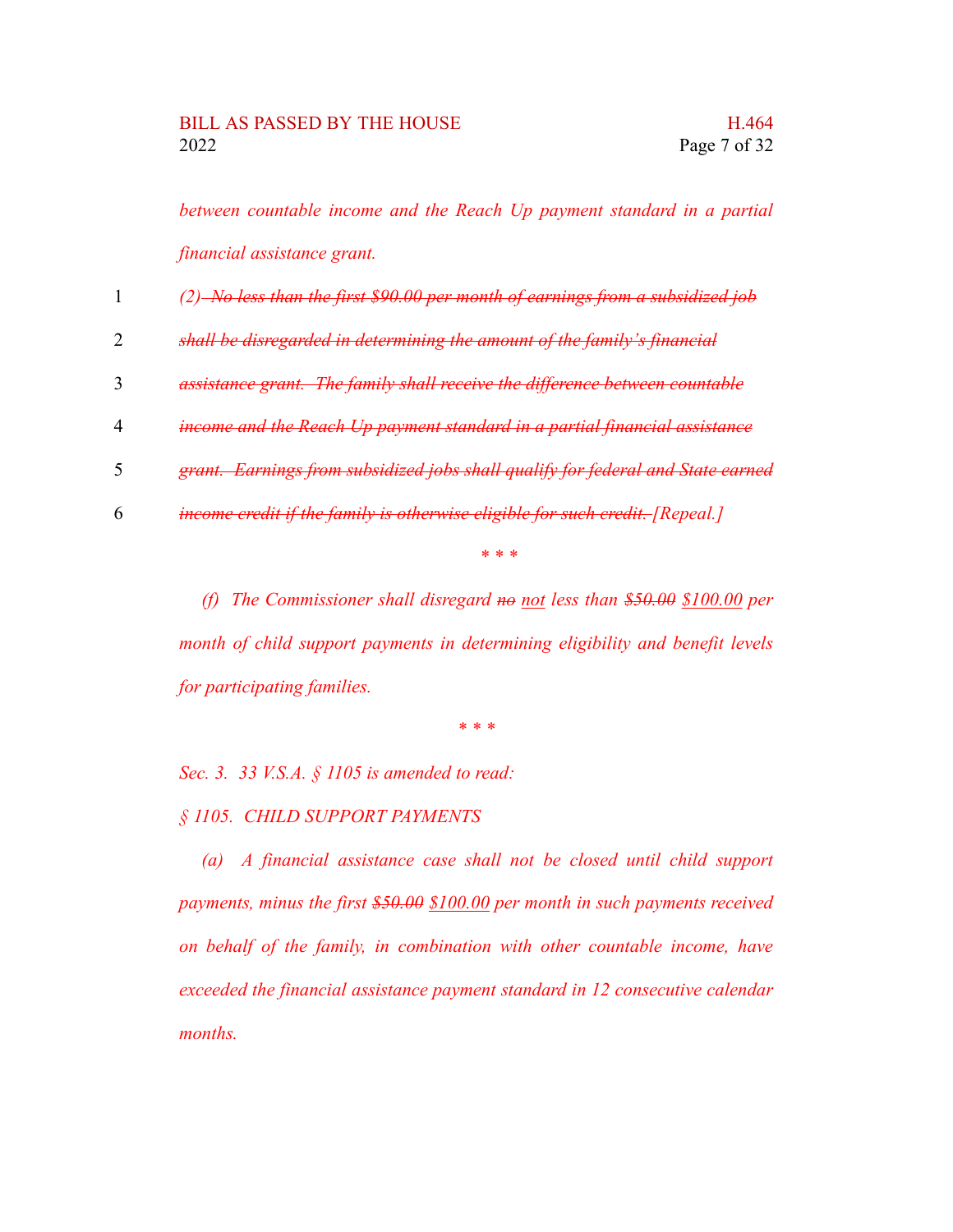*(b) Notwithstanding any other provision of law, if financial assistance to a participating family is terminated due to receipt of child support, minus the first \$50.00 \$100.00 per month in such payments, that in combination with other countable income is in excess of the financial assistance cash payment standard, and the family again becomes eligible for financial assistance within the following 12 calendar months solely because the family no longer receives excess child support, financial assistance shall be paid as of the date of the family's reapplication.*

*Sec. 4. 33 V.S.A. § 1107 is amended to read:*

#### *§ 1107. CASE MANAGEMENT; FAMILY DEVELOPMENT PLANS;*

#### *COORDINATED SERVICES*

*(a)(1) The Commissioner shall provide all Reach Up services to participating families through a case management model informed by knowledge of the family's goals and aspirations, circumstances, home, community, employment, and available resources. Services may be delivered in the district office, the family's home, or the community in a way that facilitates progress toward accomplishment of the family development plan consistent with research on best practices. Case management may be provided to other eligible families. The case manager, with the full involvement of the family, and family together shall recommend, and the Commissioner shall modify as necessary, create a family development plan established under the*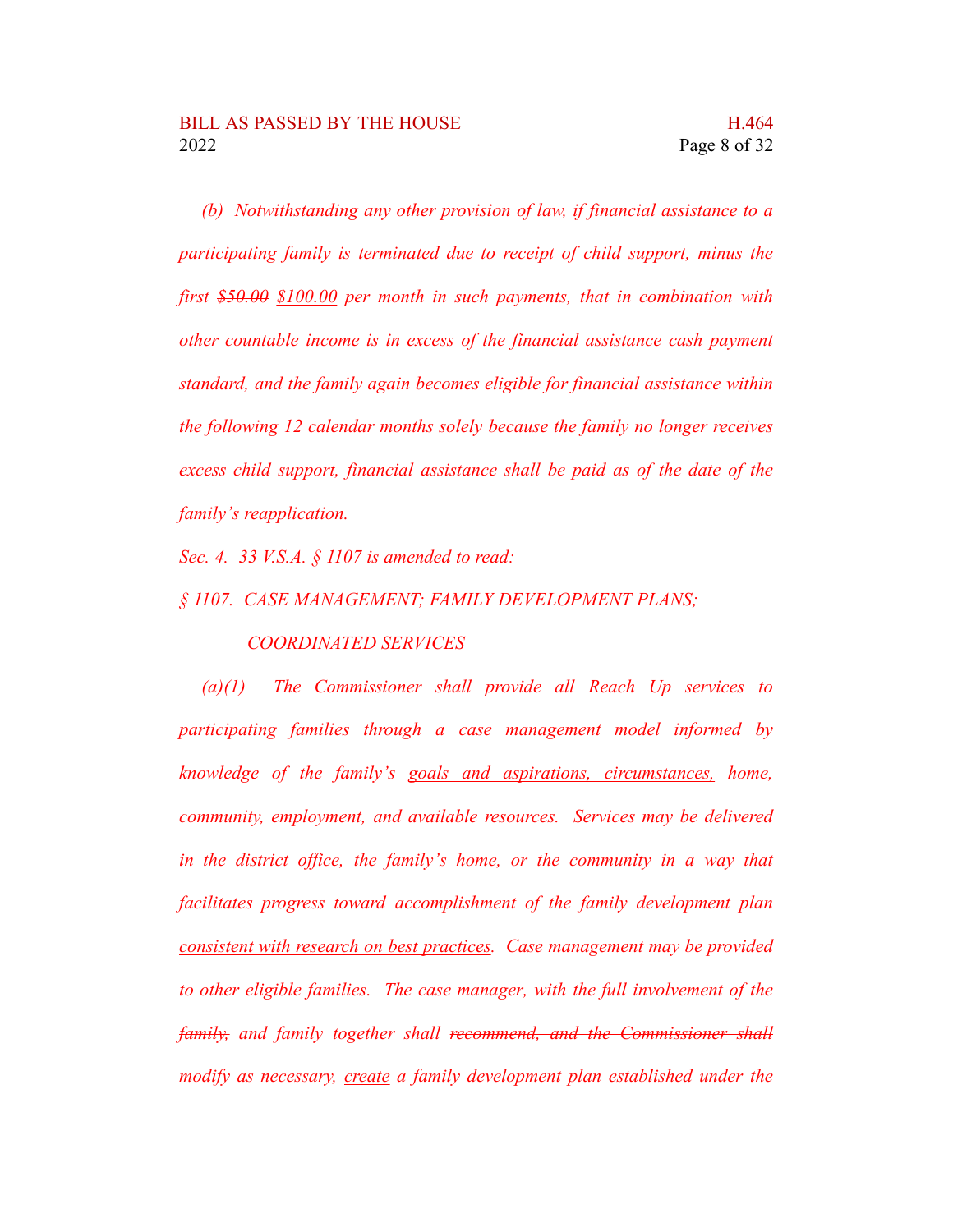*Reach First or Reach Up program for each participating family, with a right of appeal as provided by section 1132 of this title. A case manager shall be assigned to each participating family as soon as the family begins to receive financial assistance. If administratively feasible and appropriate, the case manager shall be the same case manager the family was assigned in the Reach First program. The applicant for or recipient of financial assistance under this chapter shall have the burden of demonstrating the existence of his or her condition.*

*(2) Each case manager shall utilize a universal engagement model that aims to engage each participating family, to the best of their ability, in improving the family's social, emotional, and economic well-being. The universal engagement model approaches work and workforce development as a continuum in which each participating adult who is able participates in work or the process of preparing for work, participates in training and education, and increases the participating family's income. A participating adult who is unable to participate due to extenuating personal or family challenges shall be excused from the program participation requirements until able to participate, in accordance with criteria established by rule pursuant to 3 V.S.A. chapter 25.*

*(3) The case manager shall meet with each participating family following any statutory or rule changes affecting the amount of the earned income disregard, asset limitations, or other eligibility or benefit criteria in the*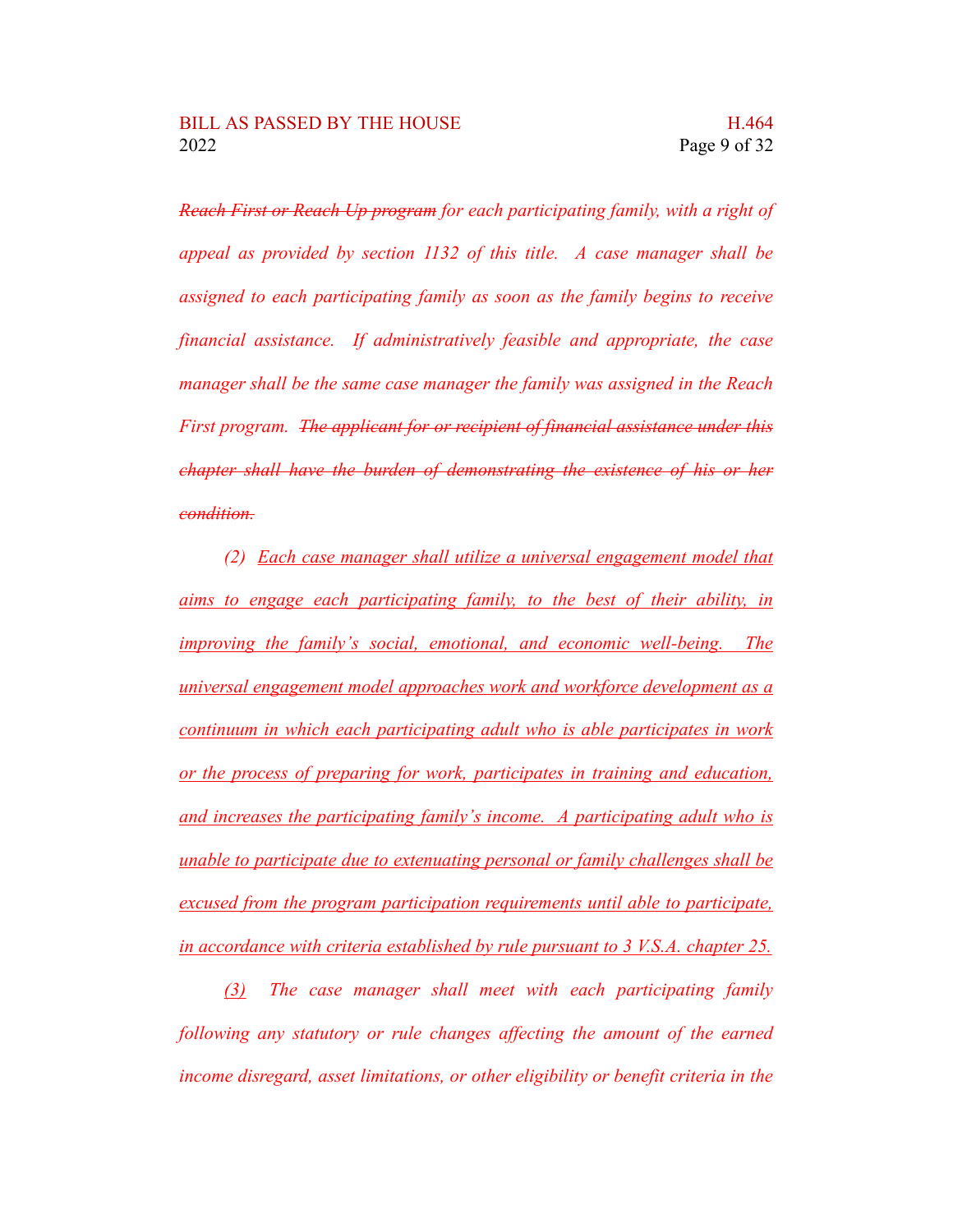*Reach Up program to inform the family of the changes and advise the family about ways to maximize the opportunities to achieve earned income without a corresponding loss of benefits.*

*\* \* \**

*Sec. 5. 33 V.S.A. § 1108 is amended to read:*

*§ 1108. LIMITS ON FAMILY FINANCIAL ASSISTANCE*

*(a) Except for grants to children in the care of persons other than their parents, only participating families who have received fewer than 60 cumulative months of financial assistance in which the family was not granted a deferment, including those months in which any type of cash assistance funded by a TANF block grant was received in other states or territories of the United States, shall be eligible for benefits under the Reach Up program.*

*(b) Deferment granted for the following reasons The Department shall not count toward the Reach Up program's cumulative 60-month lifetime eligibility period any months in which:*

*(1) the participant is not able-to-work;*

*(2) the participant is a parent or caretaker who is caring for a child during the first year of a possible two-year deferment pursuant to subdivision 1114(b)(3) of this chapter under one year of age, in accordance with criteria established by rule pursuant to 3 V.S.A. chapter 25;*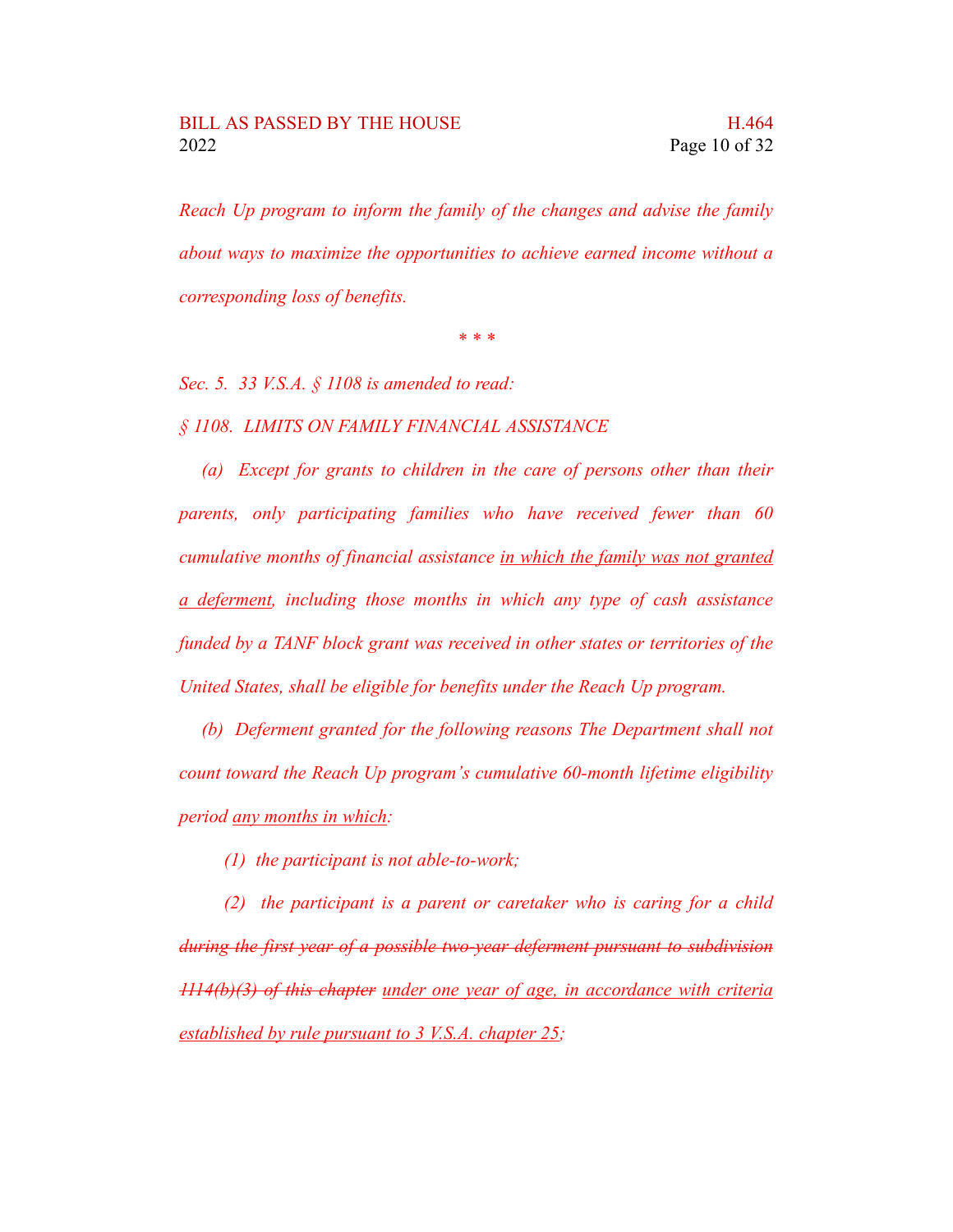*(3) the participant is affected by domestic violence pursuant to subdivision 1114(b)(9) of this chapter in accordance with criteria established by rule pursuant to 3 V.S.A. chapter 25; and*

*(4) the participant is needed in the home on a full-time basis to care for an ill or disabled parent, spouse, or child pursuant to subdivision 1114(b)(5) of this chapter in accordance with criteria established by rule pursuant to 3 V.S.A. chapter 25.*

*(c) The cumulative 60-month lifetime eligibility period shall not begin to toll until the parent or parents of a participating family have reached the age of 18 years of age.*

*(d) Notwithstanding subsection (a) of this section, a participating family that does not have a qualifying deferment meet any of the criteria under section 1114 of this title subsection (b) of this section and that has exceeded the cumulative 60-month lifetime eligibility period set forth in subsection (a) of this section shall qualify for a hardship exemption that allows the adult member of the participating family to receive: continue to receive financial assistance if the participating adult is engaged in any of the work activities listed in subdivision 1101(2) of this chapter, with the exception of subdivision 1101(2)(L) of this chapter.*

*(1) a wage equivalent to that of the participating family's cash benefit under the Reach Up program for participation in any of the work activities*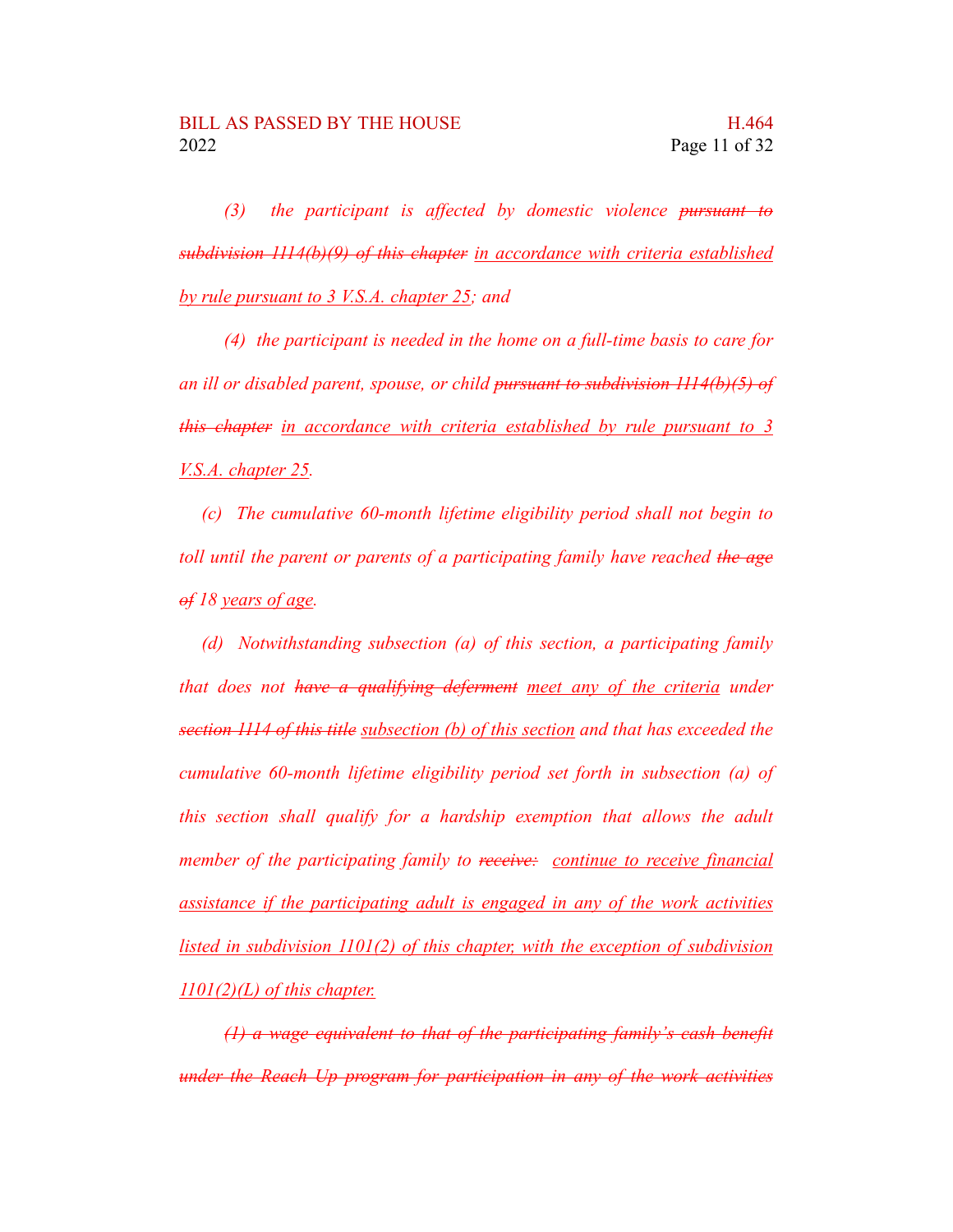*listed in subdivision 1101(28) of this title, with the exception of subdivision (28)(L); or*

*(2) supplemental benefits to the wages of the adult member of the participating family if the work requirement is otherwise being met.*

*(e) A participating family that does not qualify for a hardship exemption pursuant to subsection (d) of this section may be eligible to continue receiving benefits under the Reach Up program if the program director, or the program director's designee, determines, on a monthly basis, that the participating adult is actively participating in the universal engagement model, including the process of planning and engaging in goal achievement related to employment, training, education, and addressing obstacles pursuant to subsection 1113(a) of this chapter.*

*Sec. 6. 33 V.S.A. § 1112 is amended to read:*

#### *§ 1112. FAMILY DEVELOPMENT PLAN REQUIREMENTS*

*(a)(1) Each participating adult in a family applying for or receiving financial assistance shall comply with each Reach Up family development plan requirement provided for in the family development plan, unless good cause exists for such noncompliance as defined by the Commissioner by rule.*

*(2) The process of developing a family development plan shall include planning and engaging in goal achievement related to employment, training, and education; addressing obstacles to employment; following through with*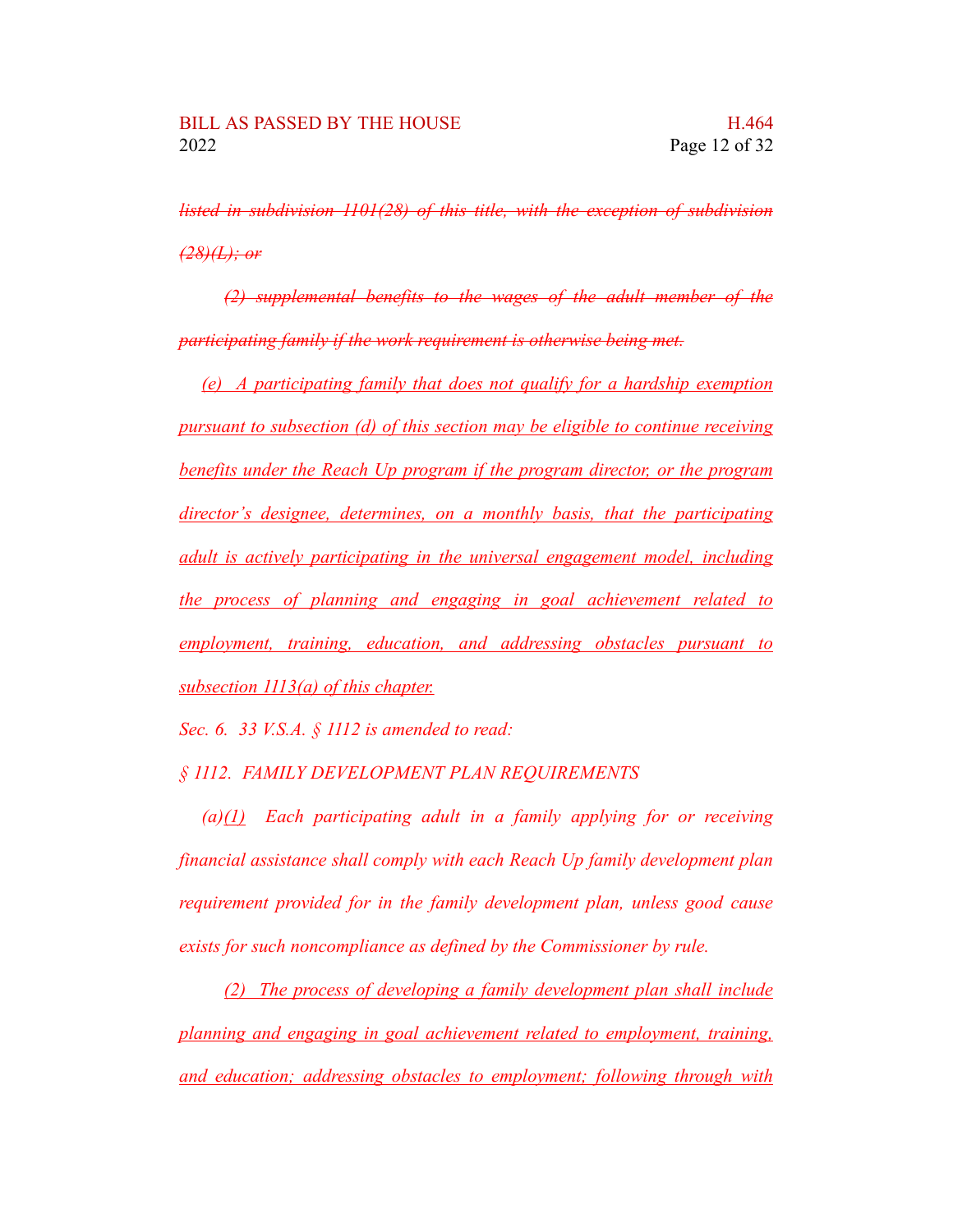*established steps to achieve goals; reviewing and revising goals as necessary; and setting new goals as each existing goal is achieved.*

*\* \* \**

*Sec. 7. 33 V.S.A. § 1113 is amended to read:*

### *§ 1113. WORK REQUIREMENTS EMPLOYMENT PREPARATION, READINESS, AND PARTICIPATION*

*(a) Each participating adult in a family receiving a financial assistance grant shall fulfill a work requirement in accordance with this section. Subject to the provisions of this chapter, and provided that all services required by this chapter are offered when appropriate and are available when needed to support fulfillment of the work requirement, an adult having a work requirement shall obtain employment or participate in one or more work activities, and shall work in accordance with the requirements of this section, in order to maintain continued eligibility for financial assistance and to avoid fiscal sanctions participate in the process of planning and engaging in goal achievement. These goals may be related to family well-being, financial stability, employment, training, education, and addressing obstacles to employment. Participating families shall participate in establishing goals and steps to achieve goals, reviewing and revising goals as necessary, and setting new goals as each goal is achieved.*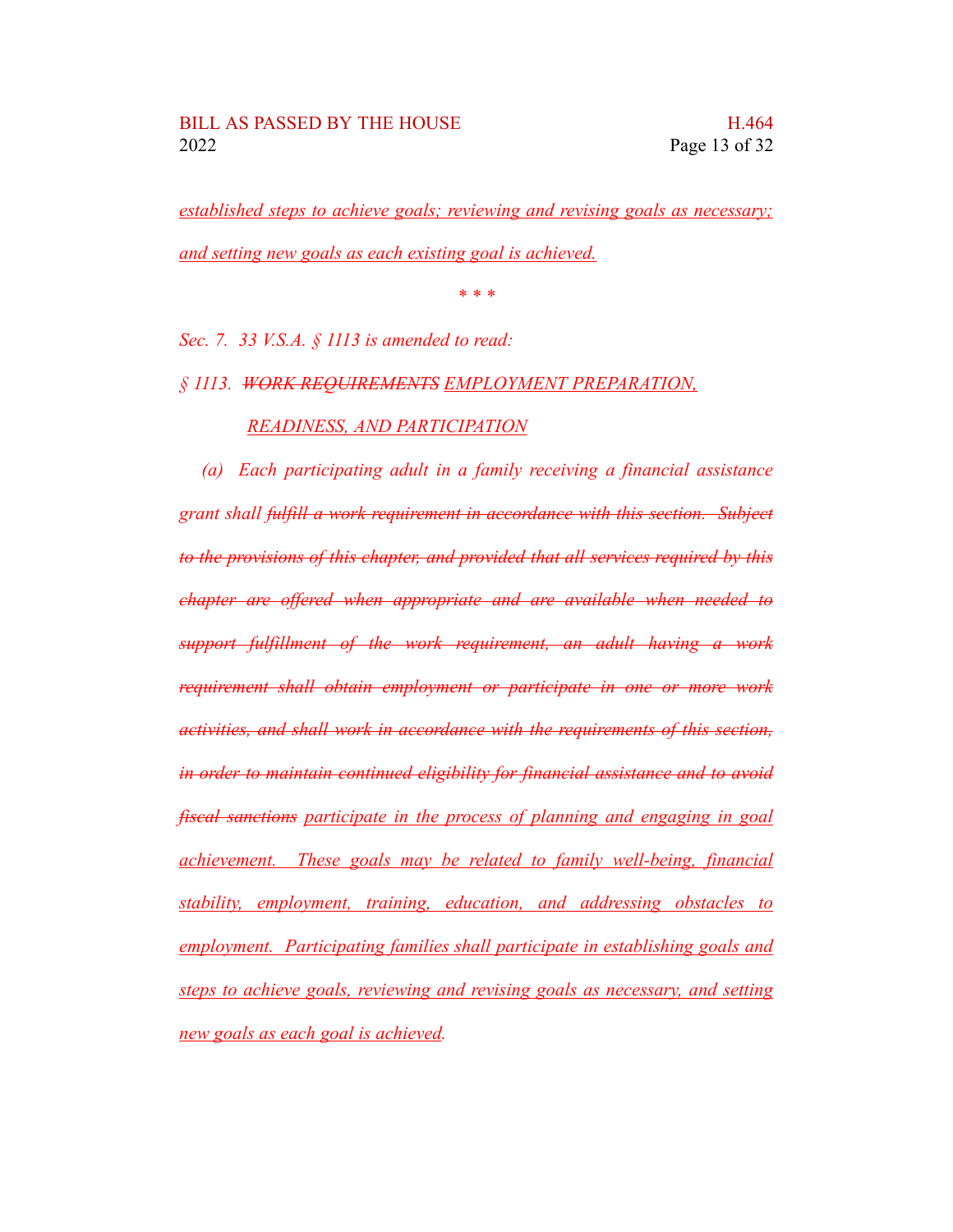*(b)(1) The work requirement shall become effective as soon as the participating adult is work-ready, or upon the family's receipt of 12 cumulative months of financial assistance, whichever is sooner, unless at the end of the 12 cumulative-month period the participant's case manager concludes that the participant is unable to meet the hours of the applicable unmodified work requirement, as established in subsection (c) of this section. In such cases, the case manager shall prepare a written request on behalf of the participant for an extension of up to six months. The request shall identify the particular reasons why the participant is unable to meet the work requirement and the remedial actions and services to be provided to the recipient to enable fulfillment of the requirement. The request shall be submitted to the Commissioner or the Commissioner's designee for approval. The request shall be approved unless the participant is able to meet the work requirement or a modified work requirement established in accordance with section 1114 of this title.*

*(2) A participant may meet the work requirement through a combination of work activities until the participant has received 24 months of financial assistance. After that time, the participant shall meet the work requirement through employment Program participation requirements shall become effective as soon as the participating adult becomes eligible for financial assistance.*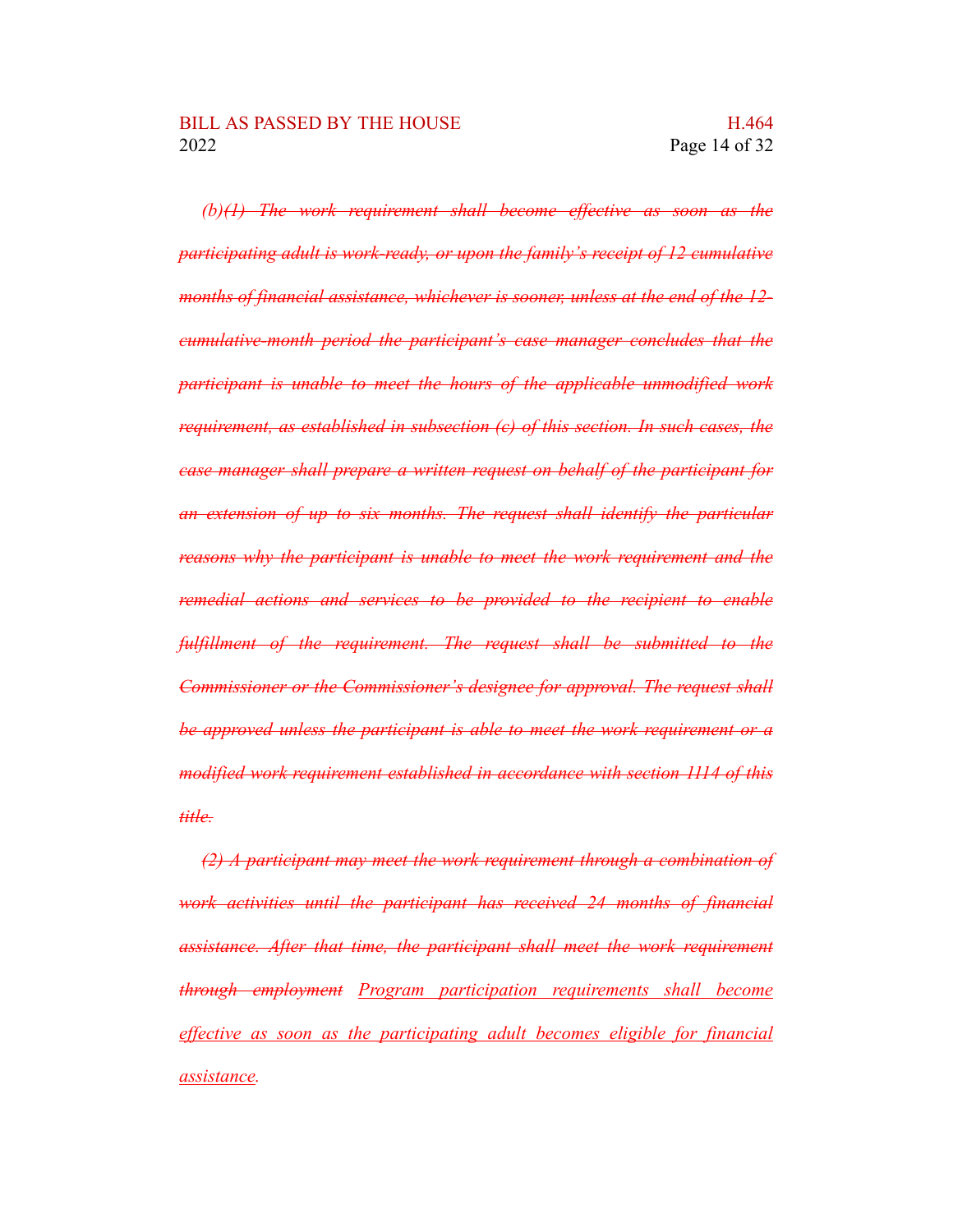*(c) A participating family shall be deemed to meet the work requirement if A participating adult may meet program participation requirements, including the following activities, through one or a combination of work, education, training, and other activities that address the family's goals and well-being:*

*(1) In two-parent families in which neither parent receives Supplemental Security Income (SSI), a combined total of at least 35 hours a week of employment or work activities or the number of hours the parents have been determined able-to-work by the Department is completed. One or both parents may contribute to the completion of the employment or work activities required by this subdivision.*

*(2) In a two-parent family in which one parent receives SSI:*

*(A) If the family includes a child six years of age or older, the workeligible parent shall participate in one or more work activities for at least 30 hours per week or the number of hours the parent has been determined ableto-work by the Department.*

*(B) If the family includes a child under six years of age, the workeligible parent shall participate in one or more work activities for at least 20 hours per week or the number of hours the parent has been determined ableto-work by the Department.*

*(C) As used in this subdivision (c)(2), "work-eligible parent" means a parent who is not receiving SSI.*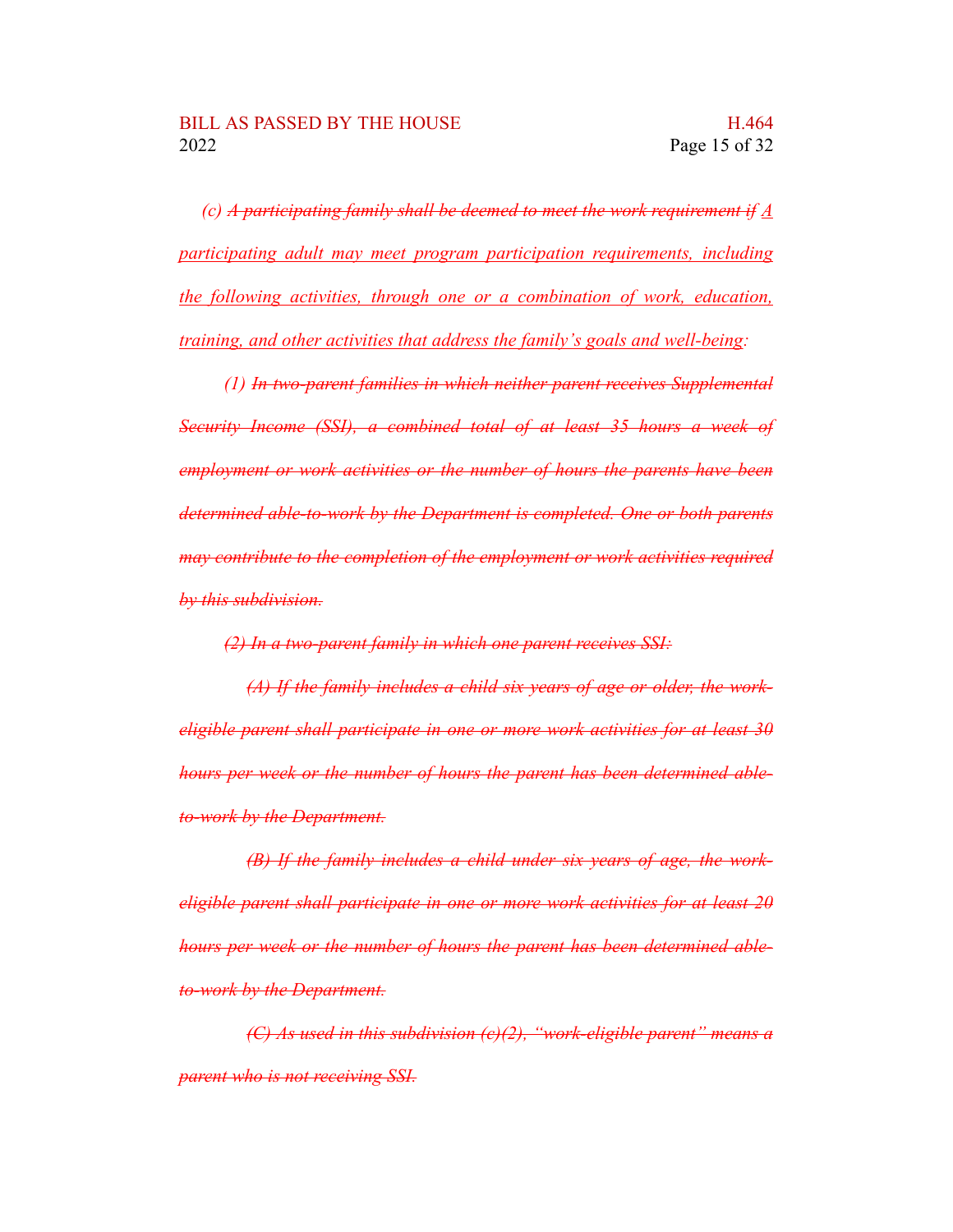*(3) In a single-parent family:*

*(A) If the family's youngest child is six years of age or older, the participant shall participate in one or more work activities for at least 30 hours per week or the number of hours the parent has been determined ableto-work by the Department.*

*(B) If the family's youngest child is under six years of age, the participant shall participate in one or more work activities for at least 20 hours per week or the number of hours the parent has been determined ableto-work by the Department.*

*(4) A pregnant individual who is employed shall continue such employment unless there has been a medical determination that the individual is unable-to-work, or the individual is exempt from the work requirement based on other criteria established by the Commissioner by rule. A pregnant individual shall not be required to begin new employment employment, either full-time or part-time;*

*(2) activities that develop and enhance the skills employers need their employees to have in the workplace, including:*

*(A) career-specific training programs;*

*(B) English language learning;*

*(C) literacy and math skill courses; or*

*(D) credential programs;*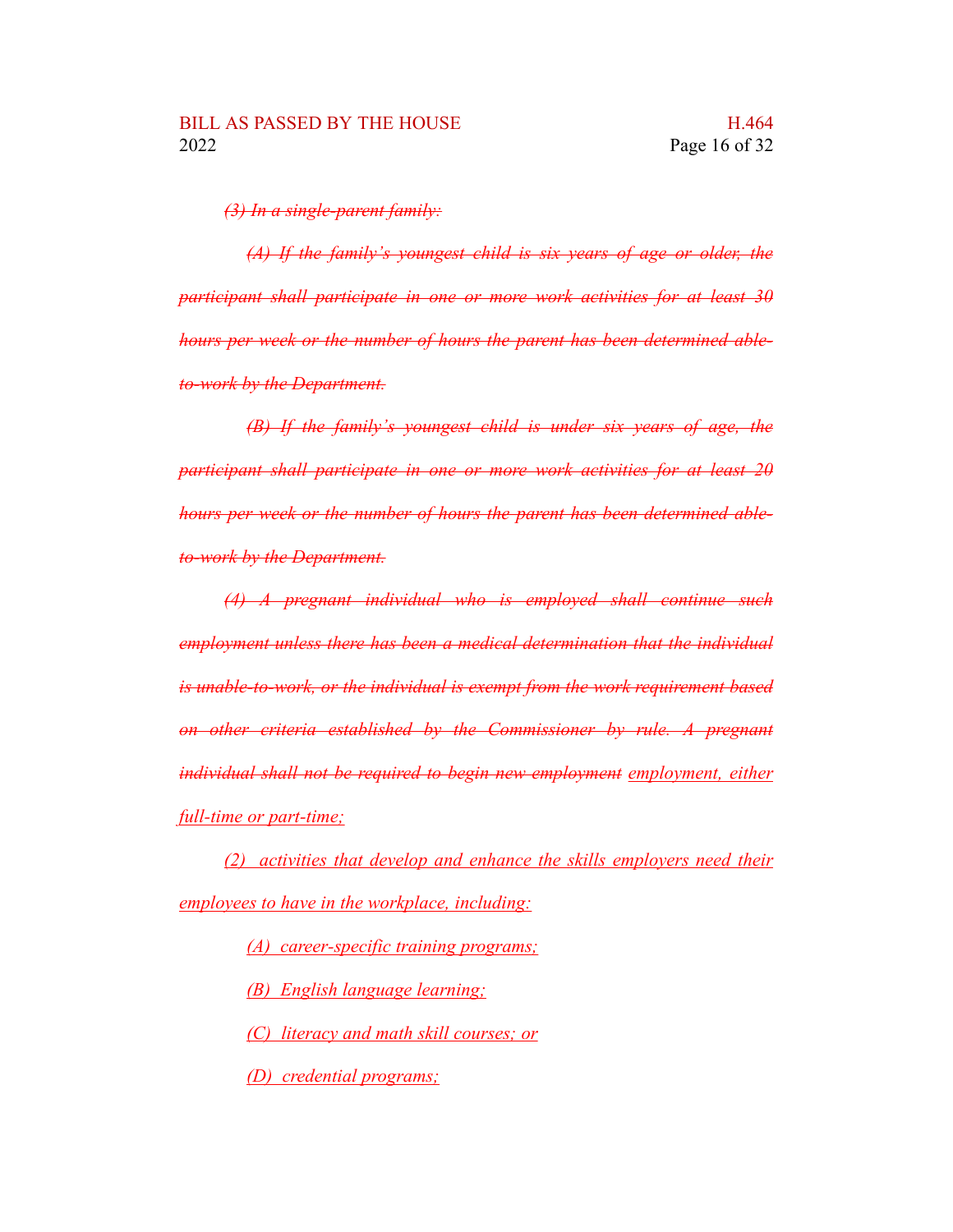*(3) entrepreneurship and business development;*

*(4) job search and career exploration, including:*

*(A) engaging in work experience; or*

*(B) participating in job shadow opportunities;*

*(5) education, including obtaining:*

*(A) a high school diploma;*

*(B) technical training and vocation education; or*

*(C) career-specific education;*

*(6) building foundations for employment, including:*

*(A) housing search efforts;*

*(B) arranging transportation; or*

*(C) arranging child care;*

*(7) activities aimed at improving family and financial well-being,*

*including:*

*(A) financial capability classes and coaching;*

*(B) mental health treatment;*

*(C) treatment for substance use disorder;*

*(D) working with children's health and school professionals;*

*(E) applying for Supplemental Security Income; or*

*(F) working with the Division of Family Services; or*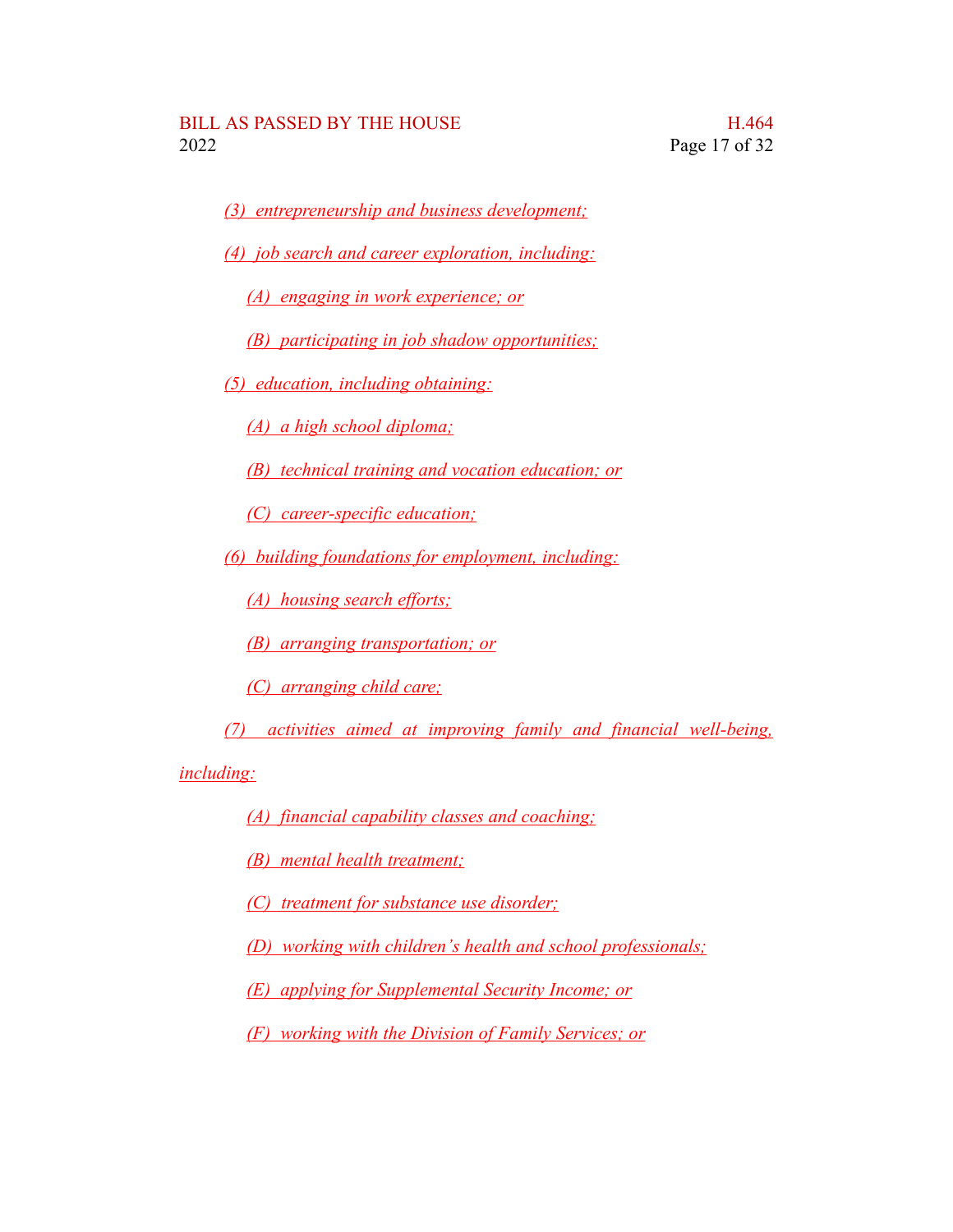*(8) any other activity designated by the Commissioner in accordance with criteria established in rule pursuant to 3 V.S.A. chapter 25.*

*(d)(1) A participant required to fulfill a work requirement shall accept any unsubsidized job he or she is capable of performing, even if it pays wages that are less than the financial assistance grant. In cases in which monthly wages are less than the financial assistance grant and the family is otherwise eligible, the wages shall be supplemented with a partial financial assistance grant. The Commissioner shall establish by rule criteria for jobs that must be accepted if offered, including the criterion that each job must pay at least minimum wage.*

*(2) A participating adult who had wages in the three months prior to his or her application for financial assistance that, when annualized, equal or exceed 150 percent of the federal poverty level applicable to the participating adult's family shall not be required to accept employment with annualized earnings of less than 150 percent of the federal poverty level applicable to the participating adult's family for the three-month period after being deemed eligible for financial assistance, provided that the participant:*

*(A) has not been disqualified within the prior six months from receiving unemployment compensation benefits for failing, without good cause, either to apply for available, suitable work when so directed by the employment office or the Commissioner of Labor, or to accept suitable work when offered;*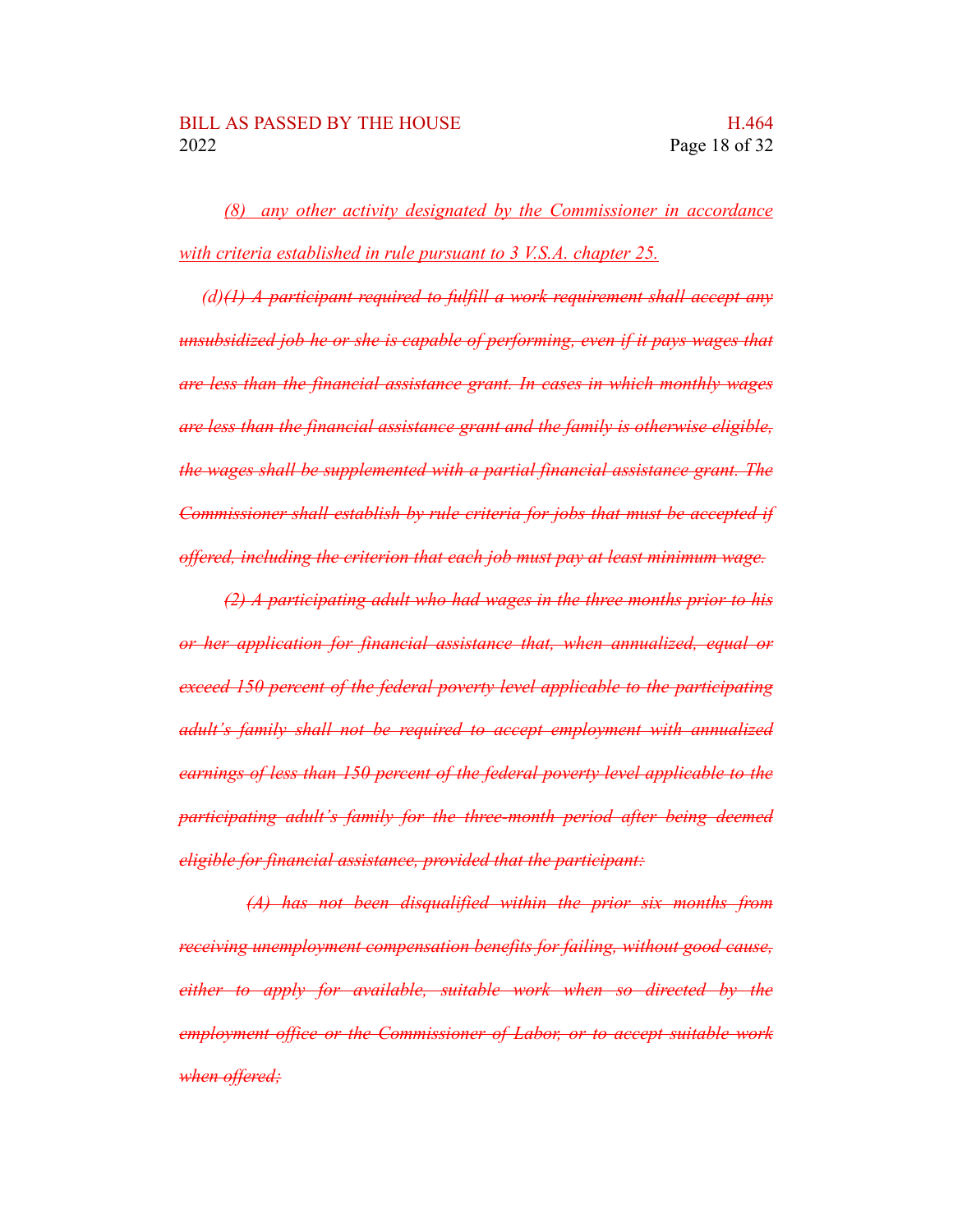*(B) is not sanctioned within the three-month period immediately following being deemed eligible for financial assistance;*

*(C) does not leave an unsubsidized job without good cause within the three-month period immediately following being deemed eligible for financial assistance;*

*(D) follows through in a satisfactory manner on all referrals to employment opportunities;*

*(E) is engaged in acceptable work activities in accordance with this section; and*

*(F) agrees to accept any unsubsidized job if still unemployed after completion of the three-month period immediately following the determination of eligibility to receive financial assistance.*

*(3) A postsecondary education program participant who has received a degree and any Reach Up participant who has recently completed specialized vocational training shall not be required to accept an unsubsidized job that is unrelated to his or her training or degree for the three-month period immediately following completion of such education or training, provided that the participant:*

*(A) is not sanctioned within that three-month period;*

*(B) does not leave an unsubsidized job related to his or her training or degree without good cause within that three-month period;*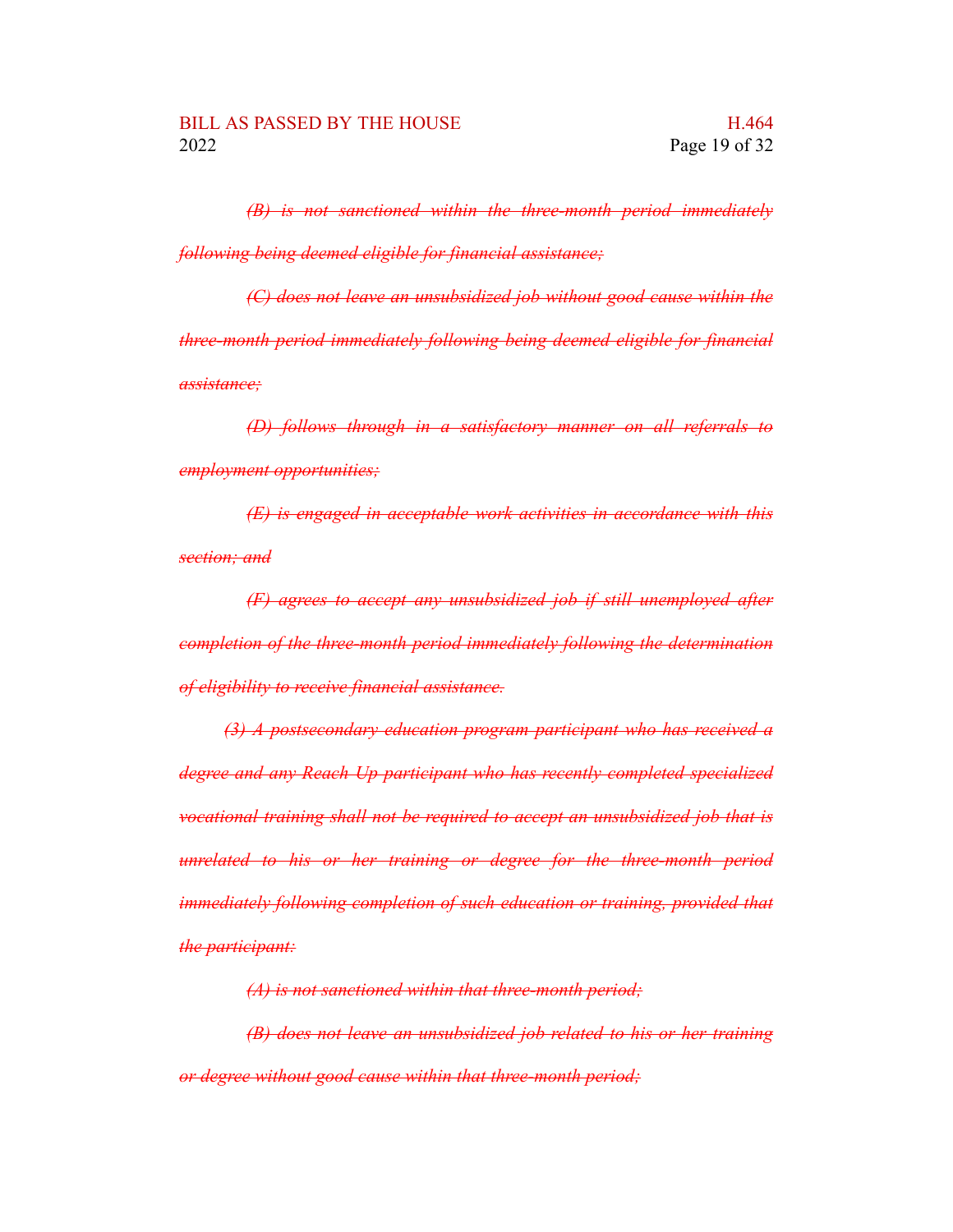*(C) follows through in a satisfactory manner on all referrals to employment opportunities related to his or her training or degree;*

*(D) is engaged in acceptable work activities in accordance with this section; and*

*(E) agrees to accept any unsubsidized job if still unemployed after such three-month period A participating adult shall be deemed to meet the program participation requirements if the adult is participating in activities that lead to employment based on goal setting and active universal engagement.*

*(e) The Commissioner may require a participant to participate in a job search, coordinated by the Commissioner, for the number of hours per week that corresponds to the participant's work requirement hours under subsection (c) of this section, or a lesser amount that in combination with the participant's unsubsidized employment equals the participant's work requirement hours under subsection (c) of this section.*

*(f) Notwithstanding any other provision of this chapter, a participant's hours of unpaid work activities unpaid work activities that are not primarily education, job search, job readiness, or training activities shall not exceed the levels established by the Fair Labor Standards Act. Adjustments required to conform with the Fair Labor Standards Act shall be made pursuant to calculation standards established by the Commissioner by rule.*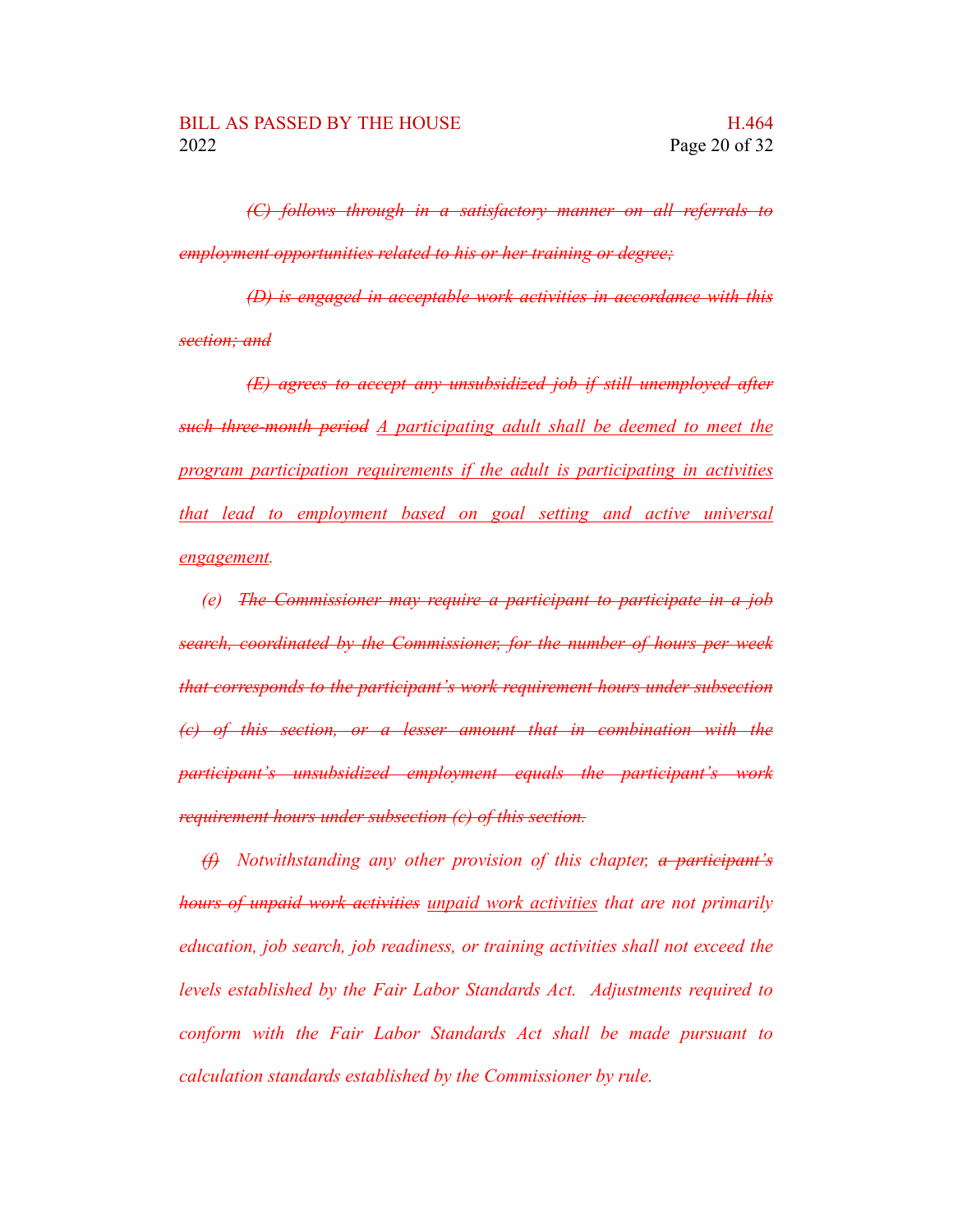*Sec. 8. 33 V.S.A. § 1114 is amended to read:*

*§ 1114. DEFERMENTS, MODIFICATIONS, AND REFERRAL*

*(a) The Commissioner shall establish by rule criteria, standards, and procedures for granting deferments from or modifications to the work requirements established in section 1113 of this title, in accordance with the provisions of this section and for referring individuals with disabilities to the Office of Vocational Rehabilitation*

*(b) The work requirements shall be either modified or deferred for:*

*(1) A participant for whom no unsubsidized or subsidized job or other equivalent supervised work activity recognized by the Commissioner by rule is available.*

*(2) A participant for whom support services that are essential to employment and other work activities and identified in the family development plan cannot be arranged. Such services shall include case management, education and job training, child care, and transportation.*

*(3) A primary caretaker parent in a two-parent family in which one parent is able-to-work-part-time or unable-to-work, a single parent, or a caretaker who is caring for a child who has not attained 24 months of age for no more than 24 months of the parent's or caretaker's lifetime receipt of financial assistance. To qualify for such deferment, a parent or caretaker of a*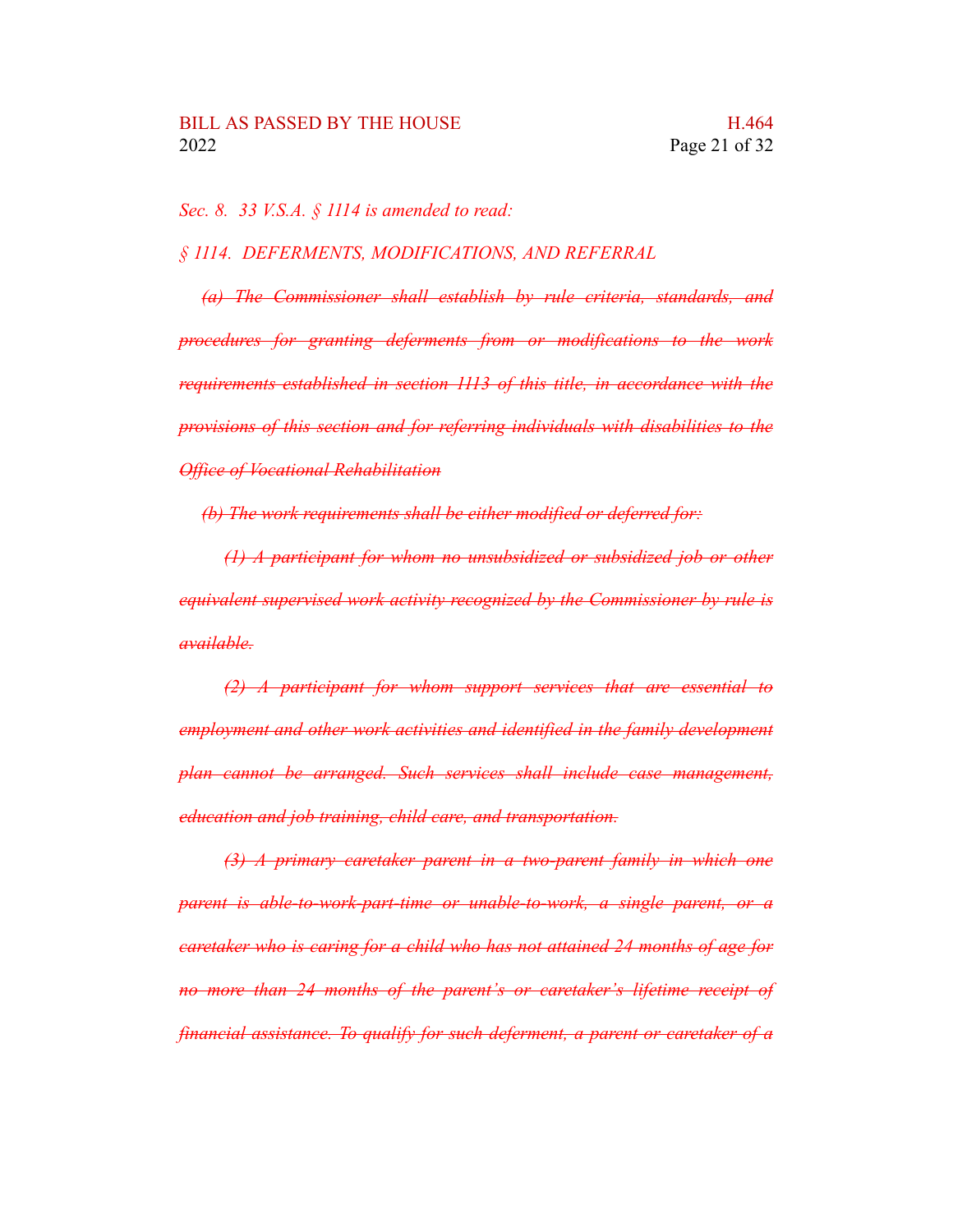*child older than the age of six months but younger than 24 months shall cooperate in the development of and participate in a family development plan.*

*(4) An individual who has exhausted the 24 months of deferment provided for in subdivision (3) of this subsection and who is caring for a child who is not yet 13 weeks of age or a primary caretaker parent in a family with two parents who are able-to-work if the primary caretaker is caring for a child under 13 weeks of age and is otherwise subject to a work requirement because the other parent in the family is being sanctioned in accordance with section 1116 of this title.*

*(5) A participant who is needed in the home on a full- or part-time basis in order to care for an ill or disabled parent, spouse, or child. In granting deferments, the Department shall fully consider the participant's preference as to the number of hours the participant is able to leave home to participate in work activities. A deferral or modification of the work requirement exceeding 60 days due to the existence of illness or disability pursuant to this subdivision shall be confirmed by the independent medical review of one or more physicians, physician assistants, advanced practice registered nurses, or other health care providers designated by the Secretary of Human Services prior to receipt of continued financial assistance under the Reach Up program.*

*(6) A participant who is under 20 years of age, who is a single head of household or married, and who maintains satisfactory attendance at secondary*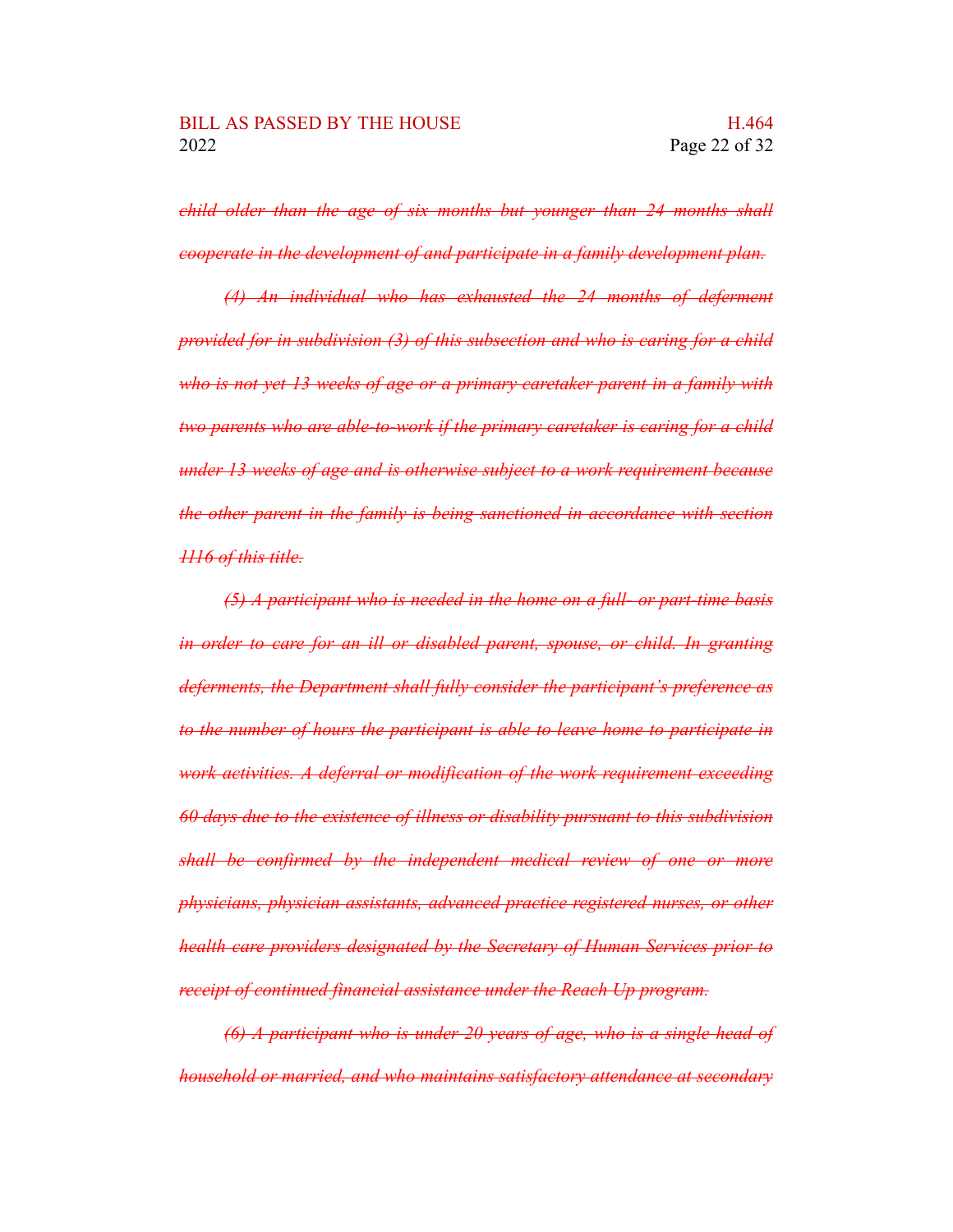*school or the equivalent during the month, or participates in education directly related to employment for an average of 20 or more hours per week during the month.*

*(7) A participant who has attained 20 years of age and who is engaged in at least 15 hours per week of classes and related learning activities for the purpose of attaining a high school diploma or General Educational Development (GED) certificate or completing a literacy program approved by the Department; provided that the participant is making satisfactory progress toward the attainment of the diploma or certificate; and provided further that a deferment or modification granted for this purpose does not exceed 18 months.*

*(8) A participant who is enrolled in, attending, and making satisfactory progress toward the completion of a full-time vocational training program that has a normal duration of no more than two years and who is within 12 months of expected completion of such program. Such deferment or modification shall continue until he or she has completed the program, he or she is no longer attending the program, or the 12-month expected completion period has ended, whichever occurs first.*

*(9) A participant for whom, due to the effects of domestic violence, fulfillment of the work requirement can be reasonably anticipated to result in serious physical or emotional harm to the participant that significantly impairs his or her capacity either to fulfill the work requirement or to care for his or*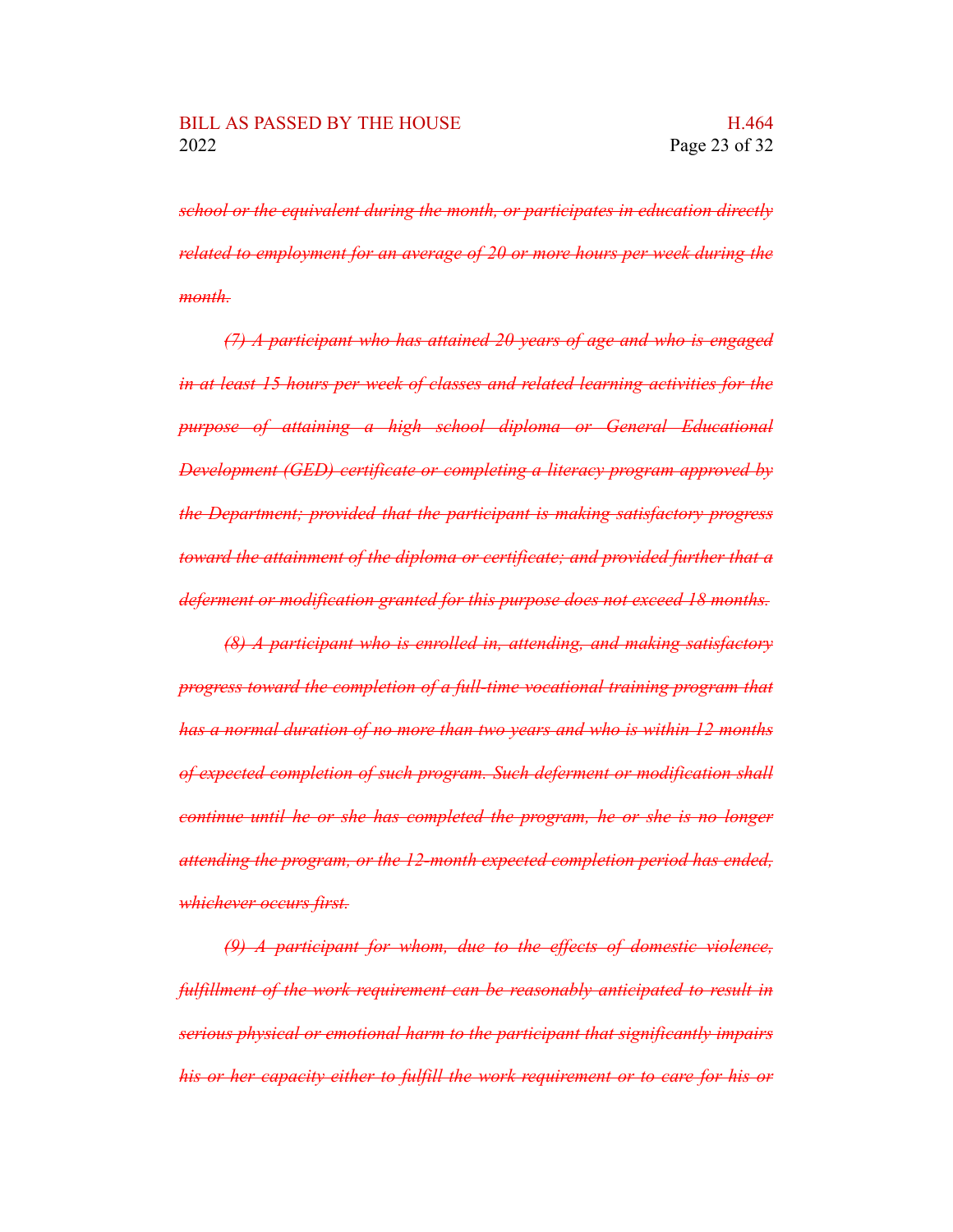*her child adequately, or can be reasonably anticipated to result in serious physical or emotional harm to the child.*

*(10) Any other participant designated by the Commissioner in accordance with criteria established by rule.*

*(c) A participant who is able-to-work-part-time or is unable-to-work shall be referred for assessment of the individual's skills and strengths, accommodations and support services, and vocational and other services in accordance with the provisions of his or her family development plan. The work requirement hours shall reflect the individual's ability to work. Participants with disabilities that do not meet the standards used to determine disability under Title XVI of the Social Security Act shall participate in rehabilitation, education, or training programs as appropriate. A participant who qualifies for a deferment or modification and who is able-to-work-parttime shall have his or her work requirement hours modified or deferred. In granting deferments, the Department shall fully consider the participant's estimation of the number of hours the participant is able-to-work.*

*(d) Absent an apparent condition or claimed physical, emotional, or mental condition, participants are presumed to be able-to-work. A participant shall have the burden of demonstrating the existence of the condition asserted as the basis for a deferral or modification of the work requirement. A deferral or modification of the work requirement exceeding 60 days due to the existence of*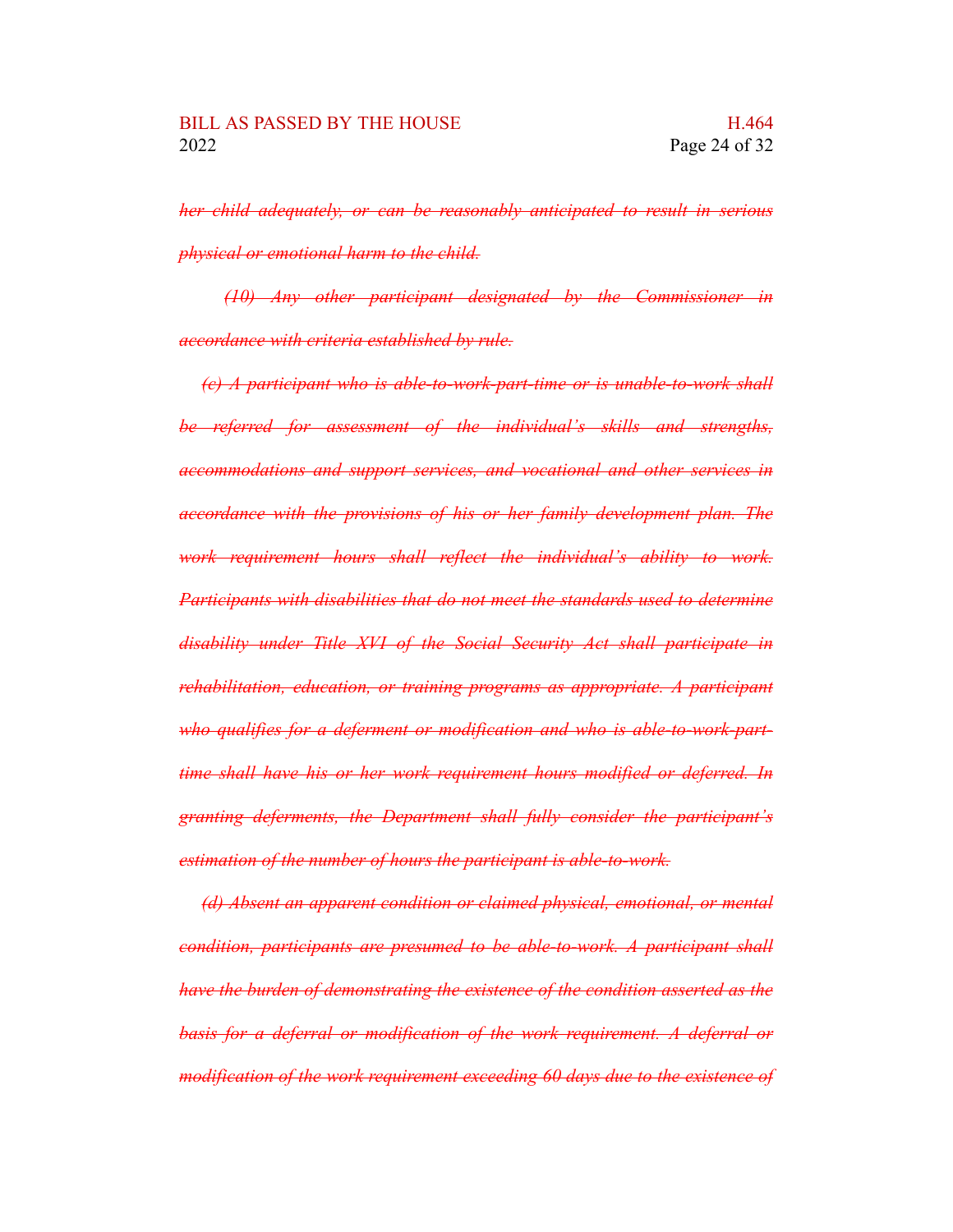*conditions rendering the participant unable-to-work shall be confirmed by the independent medical review of one or more physicians, physician assistants, advanced practice registered nurses, or other health care providers designated by the Secretary of Human Services prior to receipt of continued financial assistance under the Reach Up program.*

*(e) Deferments and modifications granted pursuant to this section shall continue for as long as the grounds for the deferment or modification exist or until expiration of a related time period specified in subsection (b) of this section, whichever occurs first.*

*(f) As used in this section, "health care provider" means a person, partnership, or corporation, other than a facility or institution, licensed or certified or authorized by law to provide professional health care service in this State to an individual during that individual's medical care, treatment, or confinement The program participation requirements established in section 1113 of this chapter shall be deferred when:*

*(1) a participating adult is 60 years of age or older;*

*(2) a participating adult is caring for a child under six weeks of age;*

*(3) a participating adult for whom, due to the effects of domestic violence, engaging in the program participation requirements can be reasonably anticipated to result in serious physical or emotional harm to the participating adult or child; or*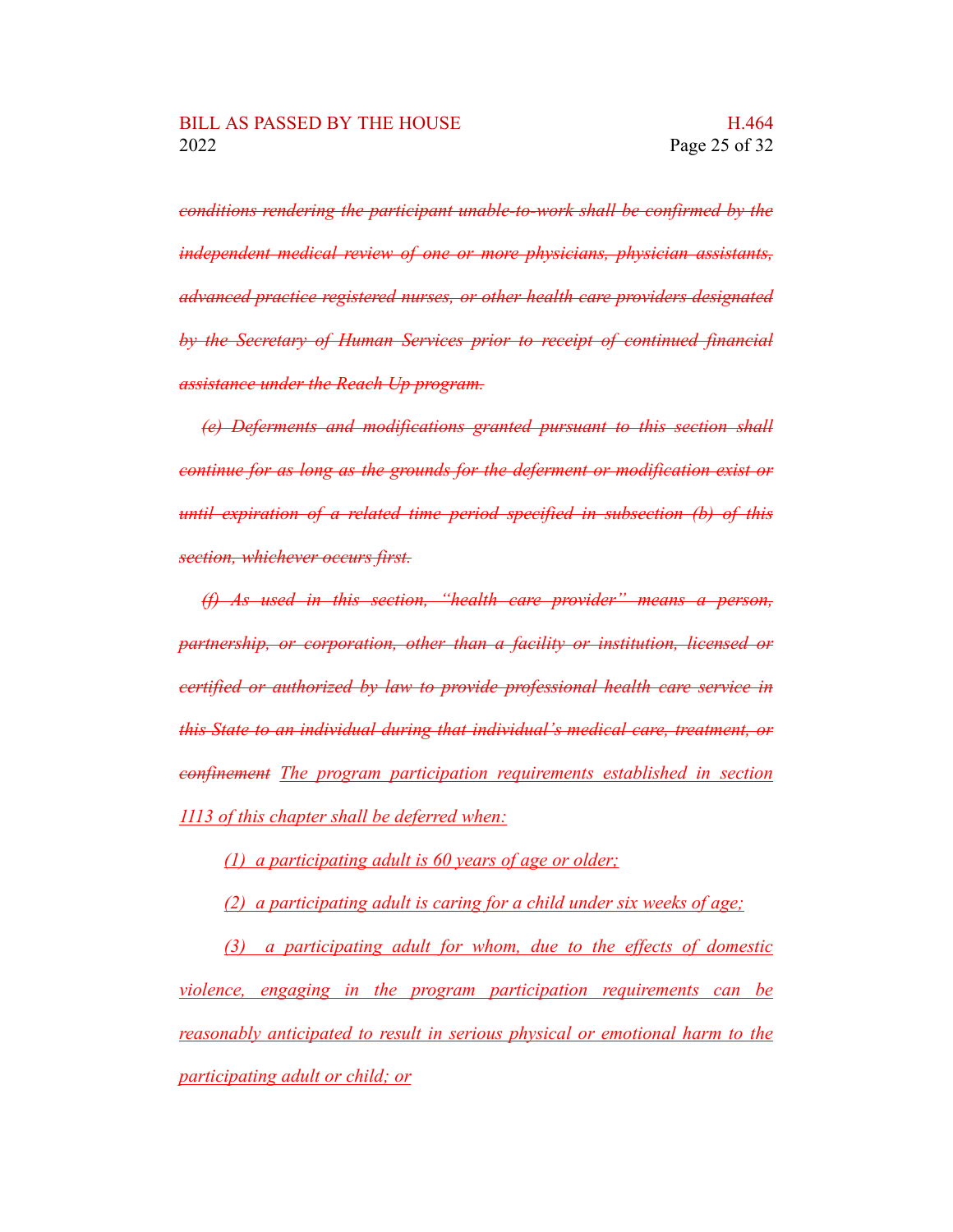*(4) any other participant designated by the Commissioner in accordance with criteria established by the Commissioner in rule pursuant to 3 V.S.A. chapter 25.*

*Sec. 9. 33 V.S.A. § 1116 is amended to read:*

*§ 1116. SANCTIONS*

*(a) The financial assistance grant of a participating family shall be reduced, in accordance with the provisions of this section, if a participating adult fails does not engage, without good cause, to fully comply or continue to comply in full with the family development plan or work program participation requirements in sections 1112 and 1113 of this title.*

*(b) Prior to the reduction in a family's financial assistance grant resulting from a sanction imposed under this section, the Department shall provide an independent review of the participant's circumstances and the basis for his or her noncompliance the participant's nonengagement. The Commissioner or the Commissioner's designee shall perform the review.*

*(c)(1) For a first, second, and third month in which a participating adult is not in compliance engaged with a family development plan or work requirement program participation requirements and has not demonstrated good cause for such noncompliance nonengagement, the family's financial assistance grant shall be reduced by the amount of \$75.00 for each adult sanctioned.*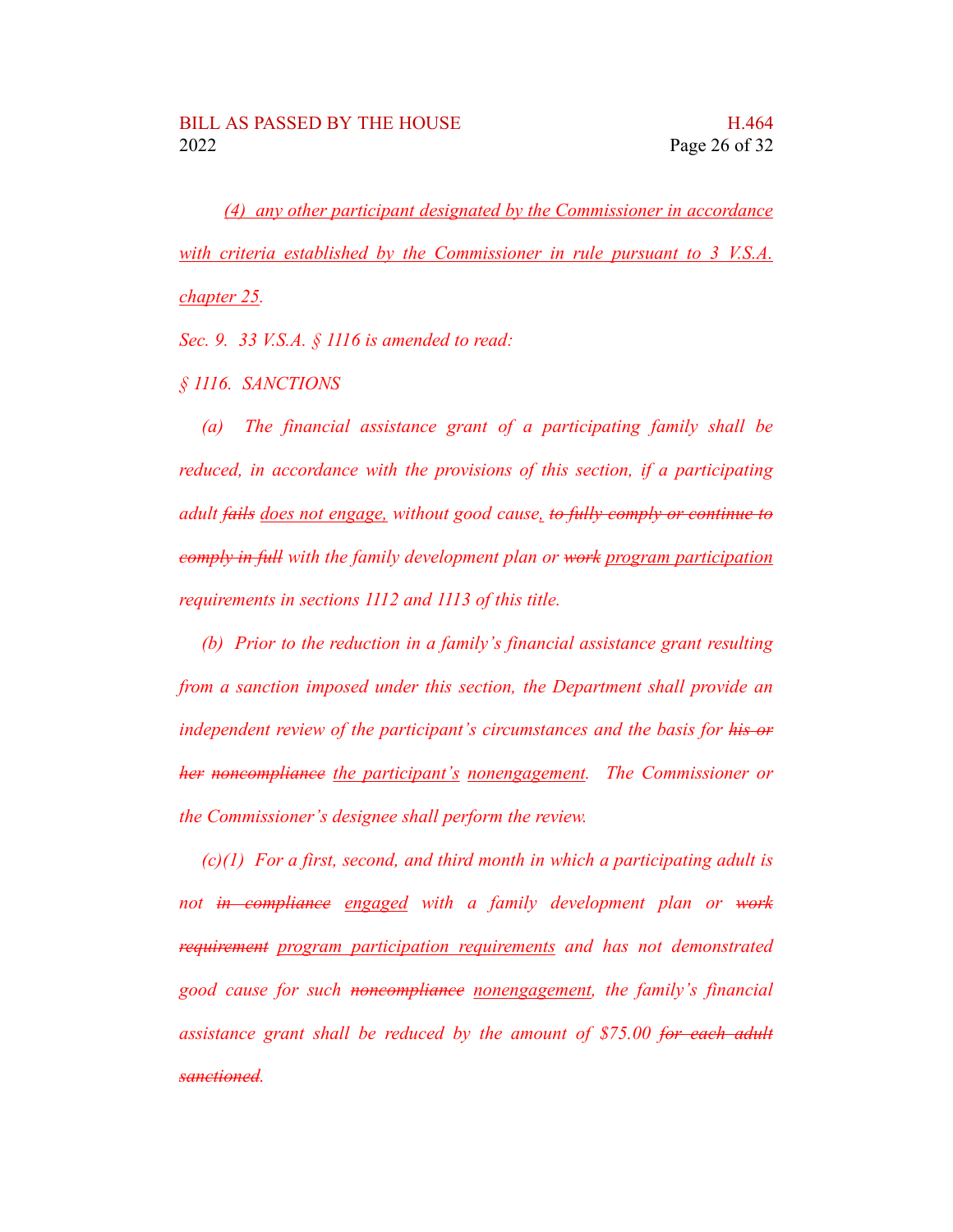*(2) For the fourth and any subsequent month not subject to the reduction required by subsection (e) of this section in which a participating adult is not in compliance engaged with a family development plan or work requirement program participation requirements and has not demonstrated good cause for such noncompliance nonengagement, the family's financial assistance grant shall be reduced by the amount of \$150.00 for each adult sanctioned.*

*(d) A participant may cure a sanction by coming into compliance in accordance engaging with the Department's rules. During the first 60 months of the family's receipt of financial assistance, a participating adult may have all previous sanctions forgiven by demonstrating 12 consecutive months of compliance with family development plan requirements or work requirements or any combination of the two. Subsequent acts of noncompliance after a sanctioned adult has completed a successful 12-month sanction forgiveness period will be treated in accordance with subdivisions (c)(1) and (2) of this section without consideration of the sanctions that have been forgiven.*

*\* \* \**

*(h) To receive payments during the fiscal sanction period, an adult who is the subject of the sanction shall meet no not less than once each month to report his or her the adult's circumstances to the case manager or to participate in assessments as directed by the case manager. In addition, this*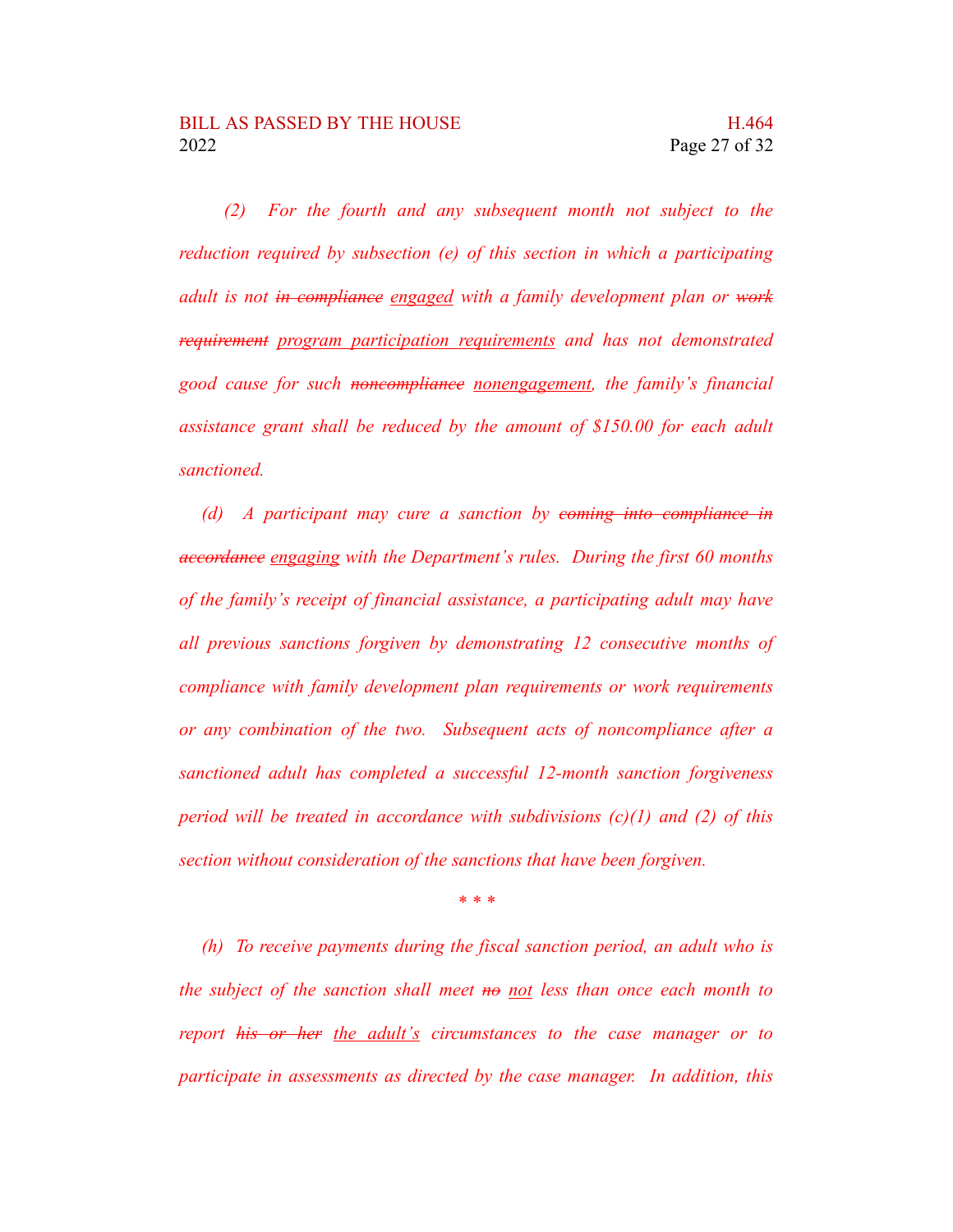*meeting shall be for initial assessment and development of the family development plan when such tasks have not been completed; and reassessment or review and revision of the family development plan, if appropriate; and to encourage the participant to fulfill the work requirement. Meetings required under this section may take place in the district office, a community location, or in the participant's home. Facilitation of meeting the participant's family development plan goals shall be a primary consideration in determining the location of the meeting. The Commissioner may waive any meeting when extraordinary circumstances prevent a participant from attending. The Commissioner shall adopt rules to implement this subsection.*

*(i) A family sanctioned under this section for failure to meet work or family development plan requirements shall remain eligible for Supplemental Nutrition Assistance Program benefits and shall not, because of such failure, be sanctioned under the Supplemental Nutrition Assistance Program for reasons of "failure to comply without good cause" and "voluntary quit without good cause," provided that such eligibility and waivers of such sanctions are consistent with federal law and regulations governing the Supplemental Nutrition Assistance Program. [Repealed.]*

*Sec. 10. 33 V.S.A. § 1122 is amended to read:*

*§ 1122. POSTSECONDARY EDUCATION PROGRAM*

*\* \* \**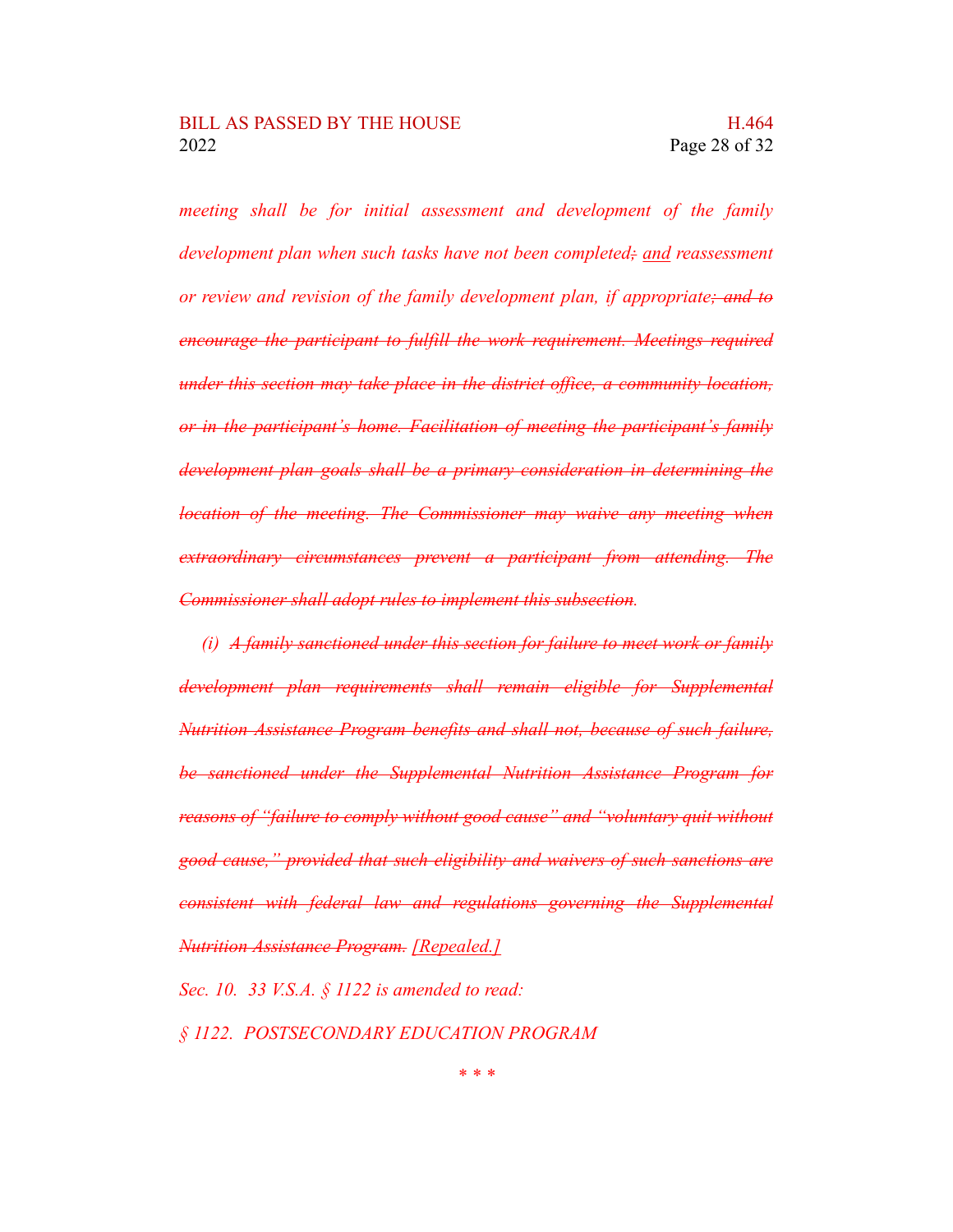*(b) The Program authorized by this section shall be administered by the Commissioner or by a contractor designated by the Commissioner. The Program shall be supported with funds other than federal TANF block grant funds provided under Title IV-A of the Social Security Act, except that the Commissioner may fund financial assistance grants and support services of families participating in the Postsecondary Education Program with TANF block grant or State maintenance of effort funds when the a participating adult's parent's educational activities are a countable work activity under federal law and when it will further one or more of the purposes in subdivision 1121(c)(1) of this title.*

*\* \* \**

*(d) To be financially eligible to participate in the Postsecondary Education Program, the family's gross income minus the a participating parent's earnings shall not exceed 150 percent of the federal poverty level for the appropriate family size.*

*(e) All financially eligible families who apply to participate in the Postsecondary Education Program will shall be considered for admission, provided that they meet all of the following criteria:*

*(1) No more than one parent per family may participate at the same time. [Repealed.]*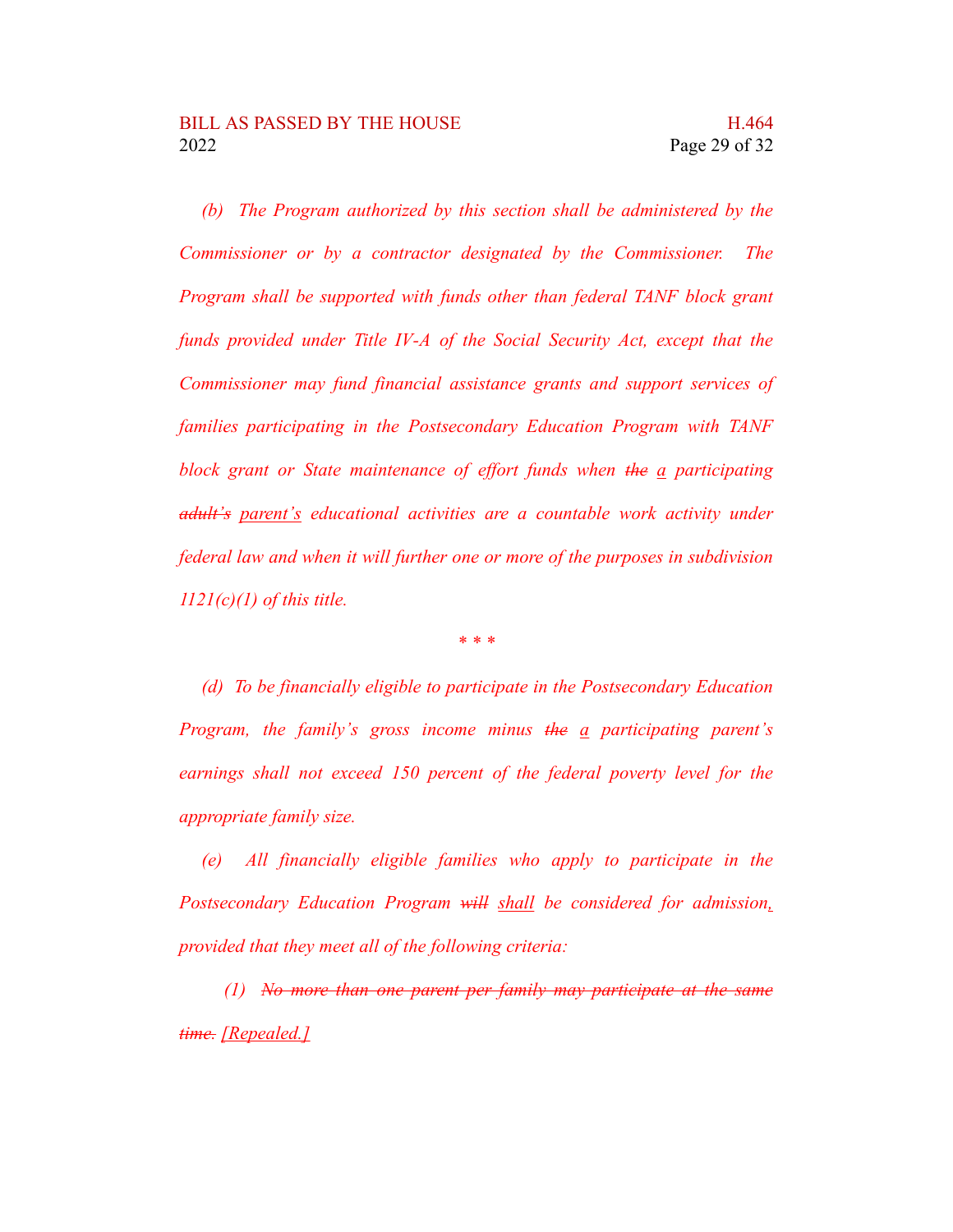*(2) If the participating parent is in a two-parent family, the nonparticipating parent shall, if able-to-work, be working full-time; if able-towork-part-time, shall be working at least the number of hours per week that he or she has been determined able-to-work-part-time; or, if unable-to-work, may be unemployed. [Repealed.]*

*(3)(A) The A participating parent has not already received a postsecondary undergraduate degree.*

*(B) The A participating parent has already received a postsecondary undergraduate degree, and the occupations for which it prepared the that participating parent are obsolete.*

*(C) The A participating parent, due to a disability, is no longer able to perform the occupations for which the degree prepared him or her that participating parent.*

*(D) The preparation for occupations that the a participating parent received through the postsecondary undergraduate degree is outdated and not marketable in the current labor market.*

*(4) The A participating parent shall be a matriculating student in a twoyear or four-year degree program as provided for in the postsecondary education plan.*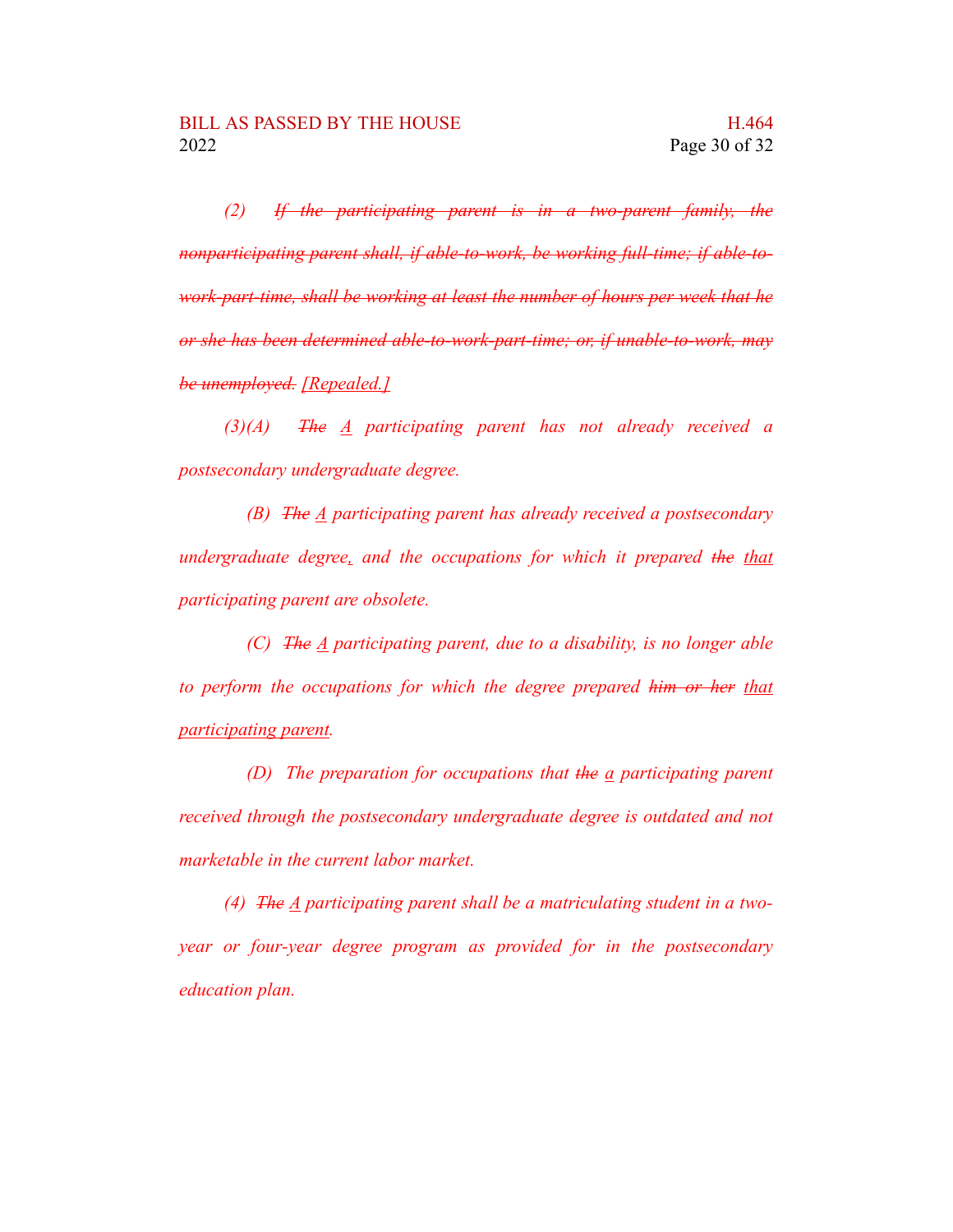*(5) The A participating parent has been determined to be eligible for financial assistance from the Vermont Student Assistance Corporation, and can demonstrate that he or she has the ability to cover tuition costs.*

*(6) The A participating parent agrees to limit employment to no not more than 20 hours per week when school is in session. The Department may establish exceptions by rule to allow the a participating parent to work more than 20 hours per week.*

*(7) The family and the a participating adult parent maintain financial eligibility for the program and uninterrupted residency in Vermont for the duration of participation in the Postsecondary Education Program.*

*(8) The A participating parent maintains good academic standing at the college.*

*\* \* \**

*(g) Continued participation in the Postsecondary Education Program is contingent on the a participating parent:*

*\* \* \**

*Sec. 11. EFFECTIVE DATES*

*This act shall take effect on January 1, 2023, except Sec. 1 (definitions), Sec. 2 (eligibility and benefit levels), and Sec. 3 (child support payments) shall take effect on July 1, 2023.*

*Sec. 11. APPROPRIATION; INFORMATION TECHNOLOGY; REACH UP*